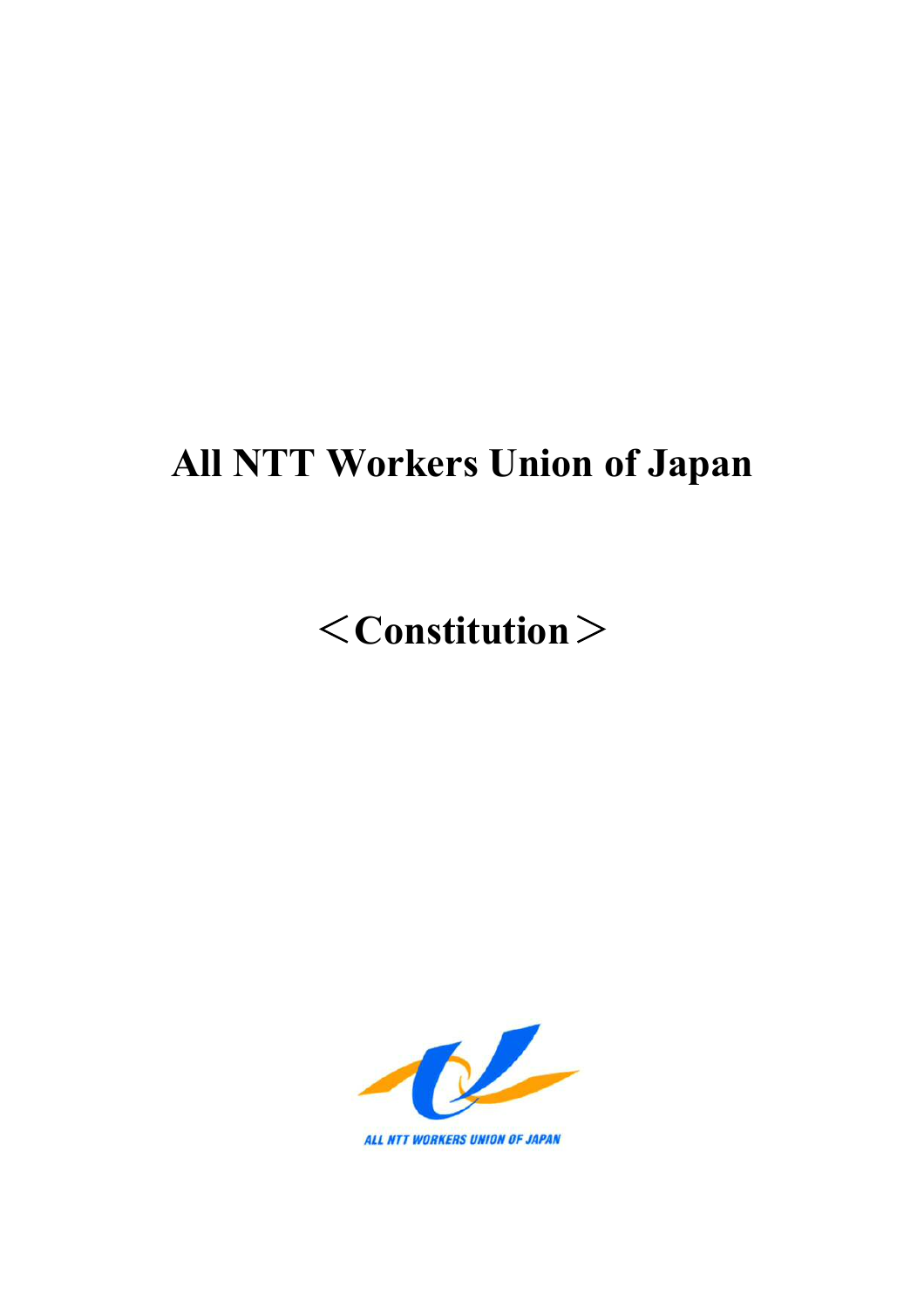## **Constitution**

#### (Preamble)

The stipulations set forth in this Constitution are based on the basic principles and guidelines of the All NTT Workers Union of Japan movement and are for the purpose of ensuring that the workers who comprise said Union can duly manage its organization and advance the movement in a uniform and coherent manner.

#### **Chapter 1 General Provisions**

#### (Name and Location)

Article 1 The name of the Union shall be *NTT Roudou Kumiai* in Japanese (hereafter "the Union"), with the abbreviated name of *NTT Rouso.*

2. The name of the Union in English shall be the All NTT Workers Union of Japan, with the abbreviated name of NWJ.

3. The office of the Union shall be located within the Zendentsu Roudou Kaikan, the address of which is Kanda Surugadai 3-6, Chiyoda-ku, Tokyo.

(Juridical Person)

Article 2 The Union shall be deemed a juridical person.

2. The registered name of the juridical person shall be *NTT Roudou Kumiai*.

#### (Constituent Members)

Article 3 The Union membership shall be comprised of workers employed at NTT Group companies and other persons to whom the Union grants approval to join.

#### (Purpose)

Article 4 Based on the "basic principles and guidelines of the movement" the purpose of the Union is to realize the following items.

i) Secure the employment of Union members, and work to maintain and improve working conditions and enhance members' welfare.

ii) Realize a prosperous society through advanced telecommunications.

iii) Realize a free, equitable and democratic society.

iv) Enhance and develop a free and democratic labor movement.

v) Work in solidarity with workers around the world to promote a democratic international labor movement and establish world peace.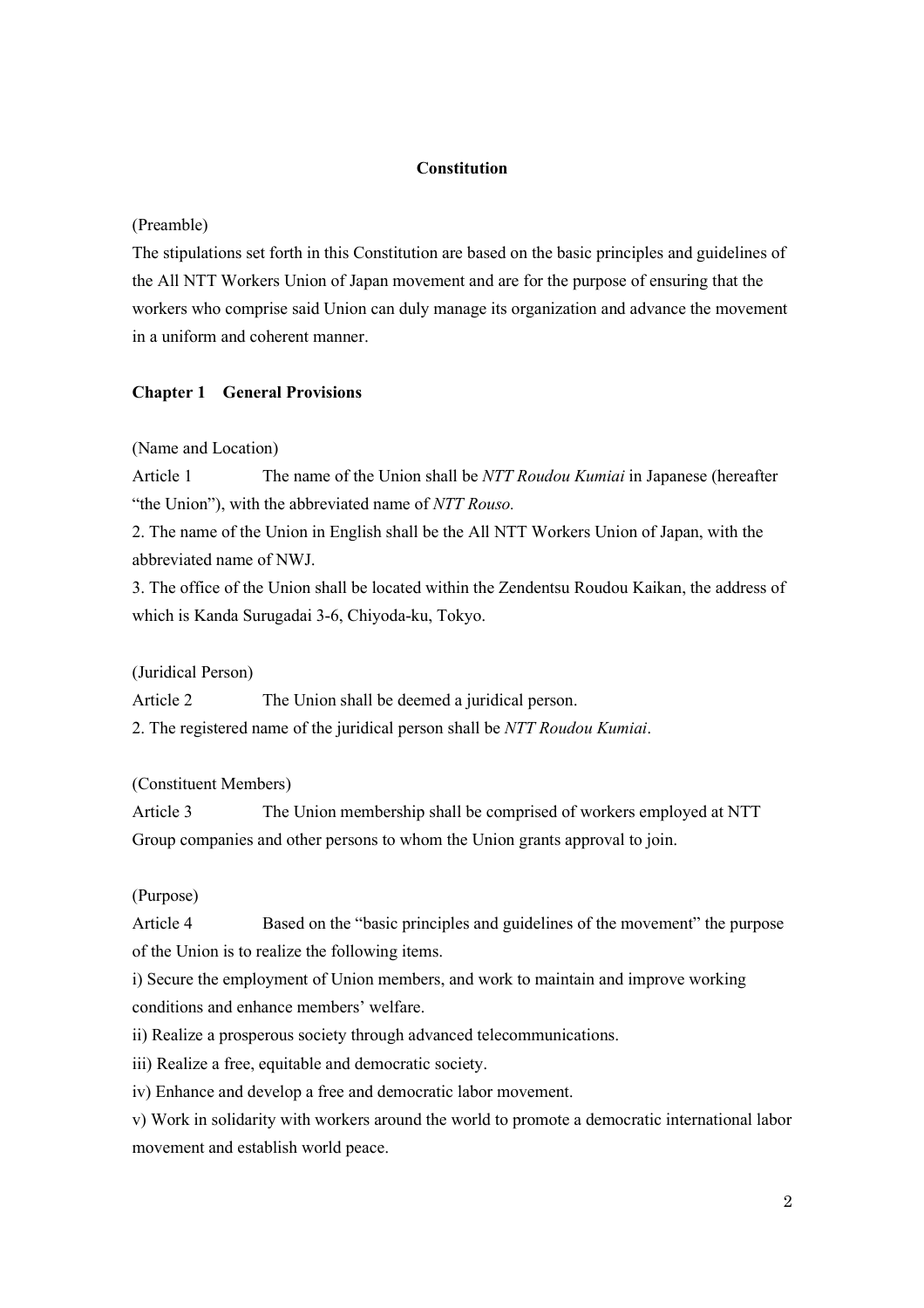## (Operations)

Article 5 In order to achieve the purpose set forth in the preceding article, the Union shall engage in the following operations and movements.

i) Strengthen and develop the Union organization.

ii) Provide education and enlightenment to Union members and engage in public relations activities and publish materials.

iii) Improve the welfare and benefits and learning of Union members and their families.

iv) Cooperate with other organizations.

v) Engage in surveys and research activities relating to management of the telecommunications business and issue and promote policy proposals.

vi) Engage in all other operations necessary to achieve the purpose of the Union.

#### **Chapter 2 Organizational Structure**

(National HQ)

Article 6 The Union shall have a National HO.

2. The National HQ shall comprise a Central Executive Committee and a Secretariat.

(Enterprise HQ Organization)

Article 7 Under the National HQ there shall be Enterprise HQs, Branch Offices and Division Offices.

(Enterprise HQs)

Article 8 The names, locations and areas of jurisdiction of Enterprise HQs shall be as set forth in Appendix 1-1.

2. Enterprise HQs shall be directly connected to National HQ and shall direct and regulate the organizations under their command.

3. Enterprise HQs that do not have Branch Offices are NWJ Communications HQ, NWJ Data HQ, NWJ Docomo HQ, NWJ NTT Holding Company Group HQ (hereafter "Enterprise HQs other than NWJ East and NWJ West") shall combine Branch Office functions and shall directly guide and regulate their affiliated Union members.

(Branch Offices)

Article 9 Branch Offices shall be comprised of employees of Nippon Telegraph and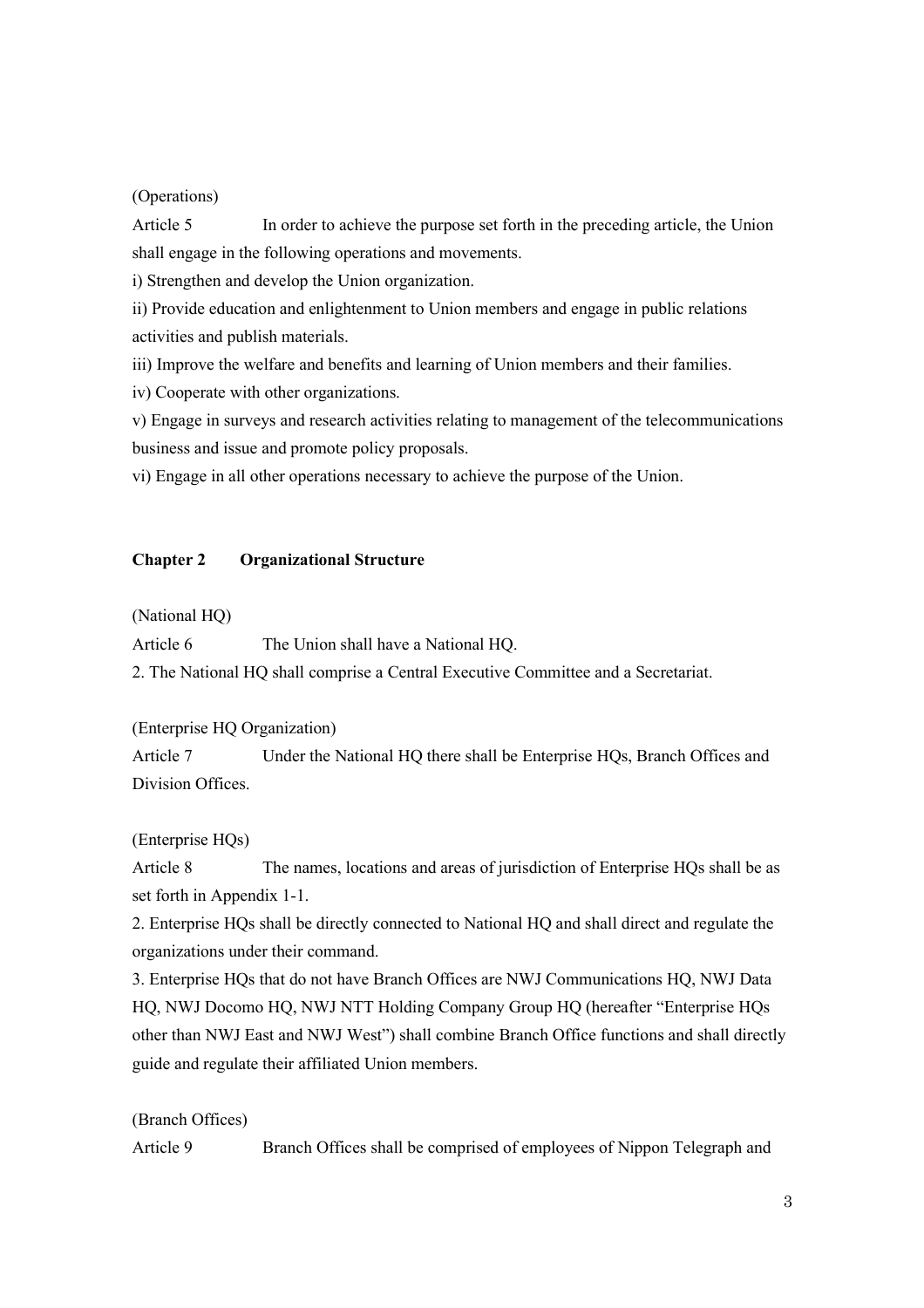Telephone East Corporation (NTT East), Nippon Telegraph and Telephone West Corporation (NTT West), and other group companies established by the aforementioned two companies. The Branch Offices shall be directly connected to the NWJ East and NWJ West Enterprise HQs and shall directly guide and regulate affiliated Union members. Branch Office Units shall be established as described in Appendix 1-2.

## (Division Offices)

Article 10 The Division Offices, which shall be directly connected to Enterprise HQs other than NWJ East and NWJ West shall take charge of affiliated Union members and shall function as a unified body (action body) that promotes activities in the workplace, as stipulated under the Management Rules and Regulations of Enterprise HQs and Branch Offices. 2. The Division Offices and Section Offices that serve as internal organizations of the Branch Offices shall take charge of affiliated Union members and shall function as a unified body (action body) that promotes activities in the workplace, as stipulated under the Management Rules and Regulations of Branch Offices.

#### (NWJ Group Liaison Councils)

Article 11 NWJ Group Liaison Councils shall be established in each prefecture of Japan, based on the participation of all NTT Group Enterprise HQ organizations (Branch Offices, Division Offices, Section Offices, etc.) located in said prefectures. NWJ Group Liaison Councils shall cooperate and coordinate with all NTT Group Enterprise HQ organizations and shall work to develop various activities based on the functions of local NWJ activities (for example, the following activities: peace promotion, social contribution, frage, Retired Group affairs, legal team support, residential support, united local front activities, political matters, local welfare issues).

2. The management of the NWJ Group Liaison Councils shall be governed by the by-laws of each NWJ Group Liaison Council.

## **Chapter 3 Union Members**

#### **Section 1 Qualification for Membership and Acquisition or Loss of Membership**

(Scope of Union Membership)

Article 12 The Union members as stipulated in Article 3 shall be the following persons: i) Employees of Nippon Telegraph and Telephone Corporation and related companies.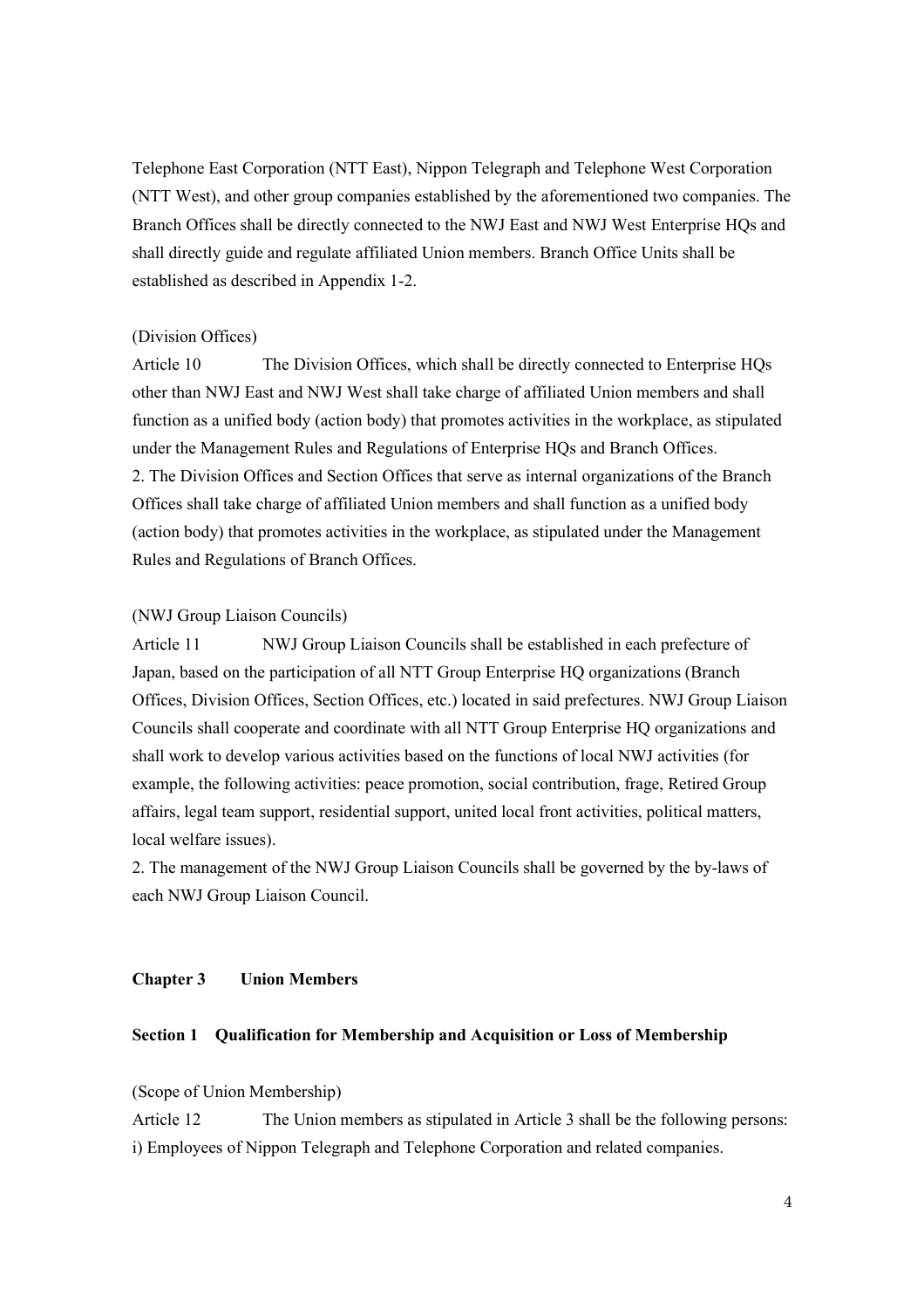ii) Employees of Nippon Telegraph and Telephone East Corporation (NTT East) and related companies.

iii) Employees of Nippon Telegraph and Telephone West Corporation (NTT West) and related companies.

iv) Employees of NTT Communications Corporation and related companies.

v) Employees of NTT DATA Corporation and related companies.

vi) Employees of NTT COMWARE CORPORATION and related companies.

vii) Employees of NTT DOCOMO, INC., and related companies.

viii) Employees of NTT FACILITIES, INC., and related companies.

ix) Employees of NTT Health Insurance Society

x) Full-time officers who are no longer employed at the companies described in i) to ix) above.

xi) Specialist Committee members

xii) Staff

xiii) Persons who have been elected to positions in the National Diet or local government assemblies after having been recommended by the Union and who have therefore lost their status as NTT Group employees

xiv) Non-regular employees employed at the companies described in i) to ix) above.

xv) Other persons especially approved by the Central Executive Committee.

2. Notwithstanding the provisions of the previous paragraph, if any of the items mentioned hereunder applies to a person, they shall not be eligible to become a Union member.

i) Persons who have been recruited, promoted or transferred to take on a supervisory position with direct authority.

ii) Persons in a supervisory position who are directly involved in classified matters relating to employer-labor relations.

iii) Persons who have power and responsibility deemed to be representing the interests of the employer.

iv) Other persons, whose work duties and responsibilities make them unsuitable for Union membership.

#### (Enrollment)

Article 13 In the event that a person falling under any of items i) to xv) detailed in paragraph 1. of the preceding Article seek to enroll in the Union, that person should complete the Enrollment Form detailed in Appendix 5, sign and seal it, and submit it via the Division Office or Branch Office to the Executive President for approval by the Central Executive Committee.

2. After the procedures detailed in the preceding paragraph have been completed, by registering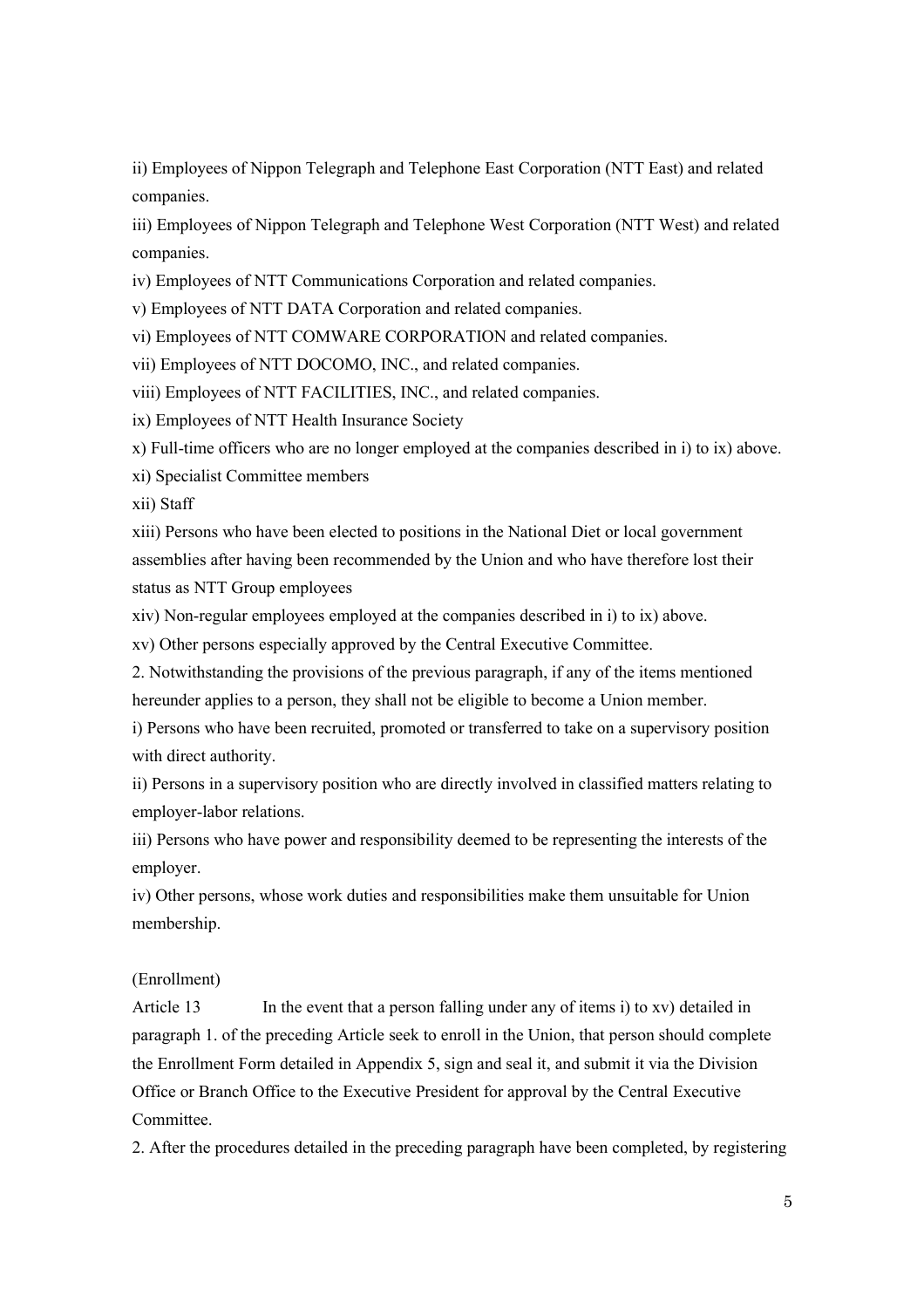with the Union, that person shall become a Union member, with the rights and obligations that membership entails.

## (Withdrawal)

Article 14 If a person seeks to withdraw from the Union, they shall submit an advance application in writing together with a reason for his/her withdrawal, addressed to the Executive President, and must receive approval from the Central Executive Committee.

2. Withdrawal from the Union is not permitted while the Union is in dispute. If a person contravenes this rule and withdraws from the Union, the Central Executive Committee shall have the power to decide to strike off that person from the Union membership. However, such a decision must be reported to and approved by the next National Convention and by the Central Committee.

#### (Forfeit of Union Membership)

Article 15 Union members shall forfeit their membership in the following cases. i) A member's petition to withdraw from the Union has been accepted, or that member has been struck off from the Union membership.

ii) A member forfeits their membership due to the process stipulated in Article 86, Paragraph 2. iii) A member is no longer in any or all of the positions detailed in items i) to xv) in Paragraph 1, Article 12.

## (Re-enrollment)

Article 16 In the event that a Union member who has forfeited their status (with the exception of those who have been struck off) wishes to re-enroll as a member, that member should complete an enrollment form and submit it, together with a petition from the Executive Committee of Enterprise HQs other than NWJ East and NWJ West or from the Executive Committee of Branch Offices of NWJ East and NWJ West, to the Central Executive Committee for approval.

2. In the event that a person who has been struck off from Union membership seeks to re-enroll, unless approval is granted by the National Convention or by the Central Committee, that person may not be reinstated as a Union member.

#### **Section 2 Rights and Obligations of Union Members**

(Rights)

Article 17 Union members and persons seeking to become Union members shall not be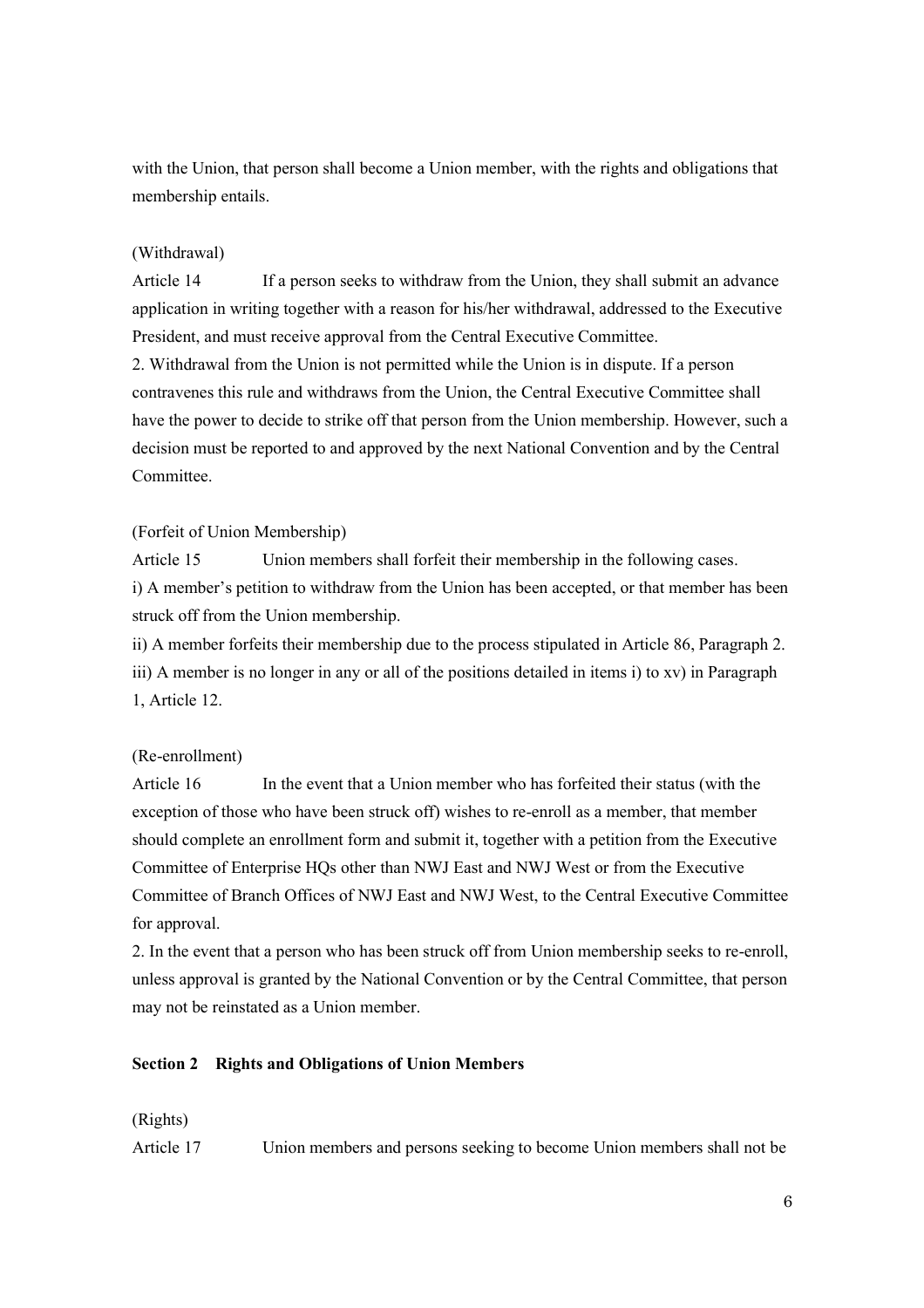discriminated against by reason of race, religious faith, sex, family origin, or social status.

2. Union members shall be granted the following rights.

i) To receive equitable treatment as a Union member.

ii) To vote for or be voted for as a representative, Committee member or officer, etc.

iii) To criticize representative(s), Committee member(s) or officer(s), etc.

iv) To have access to minutes, accounts and other documents relating to the Union, in accordance with separately stipulated procedures.

#### (Obligations)

Article 18 Union members shall bear the following obligations.

i) To abide by the basic principles and guidelines of the movement, and to comply with the Constitution and other rules and regulations.

ii) To maintain regulation of the Union organization, in accordance with decisions, orders and instructions given by the decision-making body.

iii) To pay Union dues, etc..

#### **Section 3 Special Union Members**

## (Special Union Members)

Article 19 A person who wishes to continue as Union member in order to help achieve the purpose of the Union, may become a special Union member, regardless of the provisions of Article 15, Paragraph 3.

However, the rights and obligations of such members shall be stipulated separately.

2. The organization to which a special Union member is affiliated shall in principle be the Branch Office to which the member was affiliated prior to leaving his/her post. In situation where it is difficult to adhere to this principle, a decision shall be made by the Central Executive Committee.

3. Members of the NWJ Retired Group shall become special Union members.

i) The organization to which a retired special Union member is affiliated shall in principle be the Branch Office corresponding to each NWJ Retired Group Branch Council.

ii) The rights and obligations of retired special Union members shall be stipulated separately. A representative of retired special Union members shall be able to attend the decision-making body of the Union as a special convention representative (special Central Committee member).

## **Chapter 4 Decision-making Body**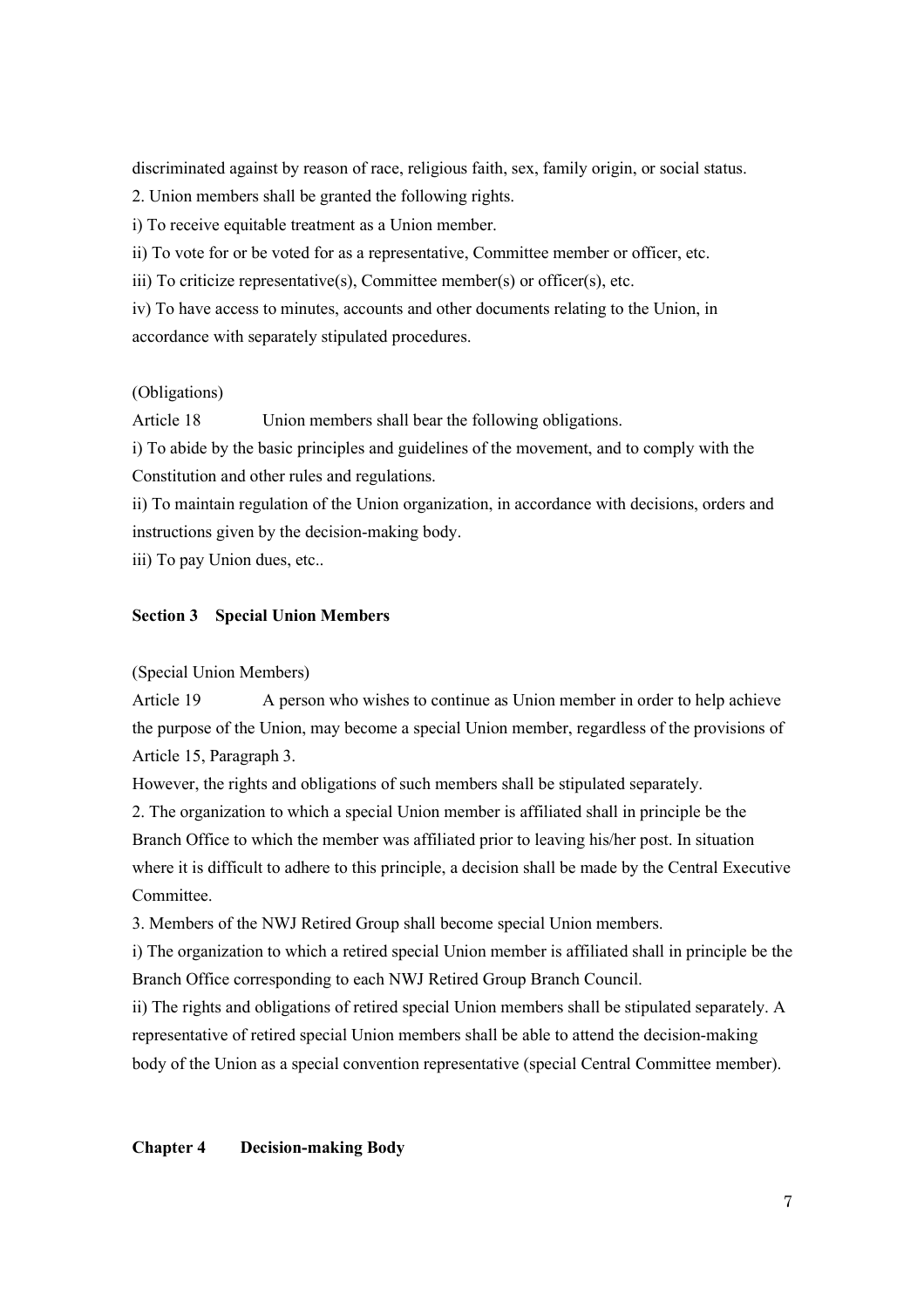## **Section 1 National Convention**

(Position and Composition of the National Convention)

Article 20 The National Convention shall be the supreme decision-making body of the Union and shall comprise representatives, special representatives, National HQ officers, Enterprise HQ presidents and Enterprise HQ secretaries general.

2. Representatives shall be selected no later than 20 days prior to the convocation of the National Convention, and based upon the number of Union members who have paid their Union dues in the most recent month in which payment was due, a direct secret ballot of Union members shall take place to select the National Convention representatives, as stipulated in Appendix 3.

#### (Convocation of the National Convention)

Article 21 In principle, the regular National Convention shall be convened by the Executive President in June each year.

2. If the Central Committee and Central Executive Committee deem an extraordinary National Convention to be necessary, or if more than one-third of the representative electoral districts (Enterprise HQs other than NWJ East and NWJ West and Branch Offices) submit a request for a decision by the supreme decision-making body for the same reason, then the Executive President shall convene an Extraordinary National Convention.

## (Announcement of the National Convention)

Article 22 The Executive President shall announce the date, agenda and other necessary matters relating to the National Convention to Union members no later than one month prior to the convening of the Convention.

However, in the case of an Extraordinary National Convention, the Executive President shall make every effort to announce the convening of the Convention at the earliest possible time.

#### (Management of the National Convention)

Article 23 A quorum at the National Convention shall be constituted when threequarters or more of the elected representatives attend the Convention.

2. Unless otherwise specified the agenda shall be determined by a majority of all representatives and in the case of a tie in ballots a decision shall be made by the Convention chairperson.

3. At the National Convention the National HQ Officers, Enterprise HQ Presidents, Enterprise HQ Secretaries General and special representatives shall not have voting rights.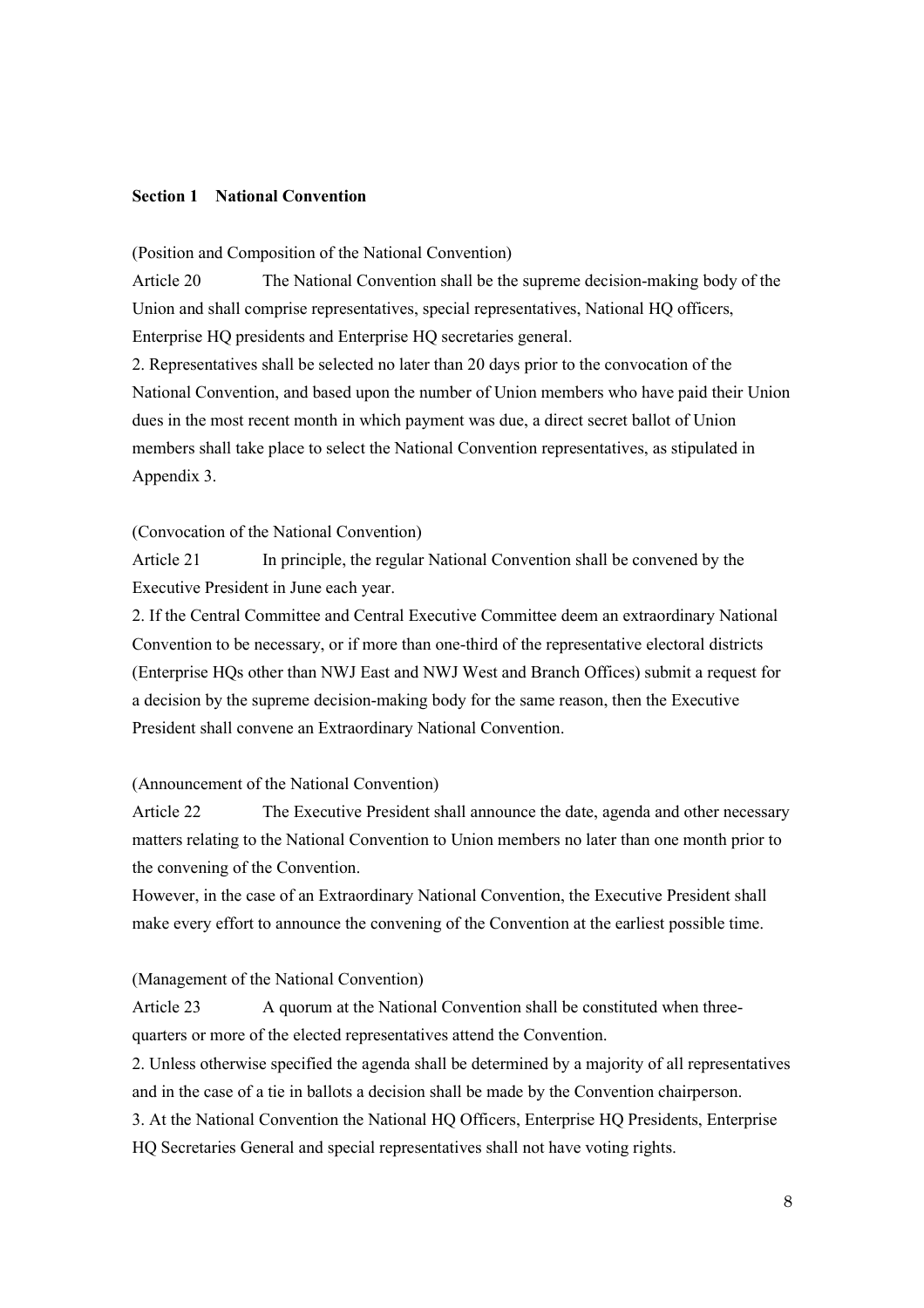4. The chairperson and vice chairperson of the National Convention shall be selected from among the representatives.

5. Other procedures and disciplinary rules for the National Convention shall be governed by the separately stipulated rules and regulations.

## (Resolutions of the National Convention)

Article 24 The following items must be decided by the National Convention.

i) Revisions to the basic principles and guidelines of the movement.

ii) Revisions to the Constitution.

iii) Policy of the movement.

iv) Budget and settlement of accounts.

v) Enrollment or withdrawal from other organizations.

vi) Disbandment of the Union.

vii) Striking off of Union members and reinstating those former members who have been struck off.

2. Notwithstanding the provisions of Article 23, Paragraph 2 above, for resolutions of the National Convention relating to the following items a direct secret ballot of the representatives shall be implemented. For items i) and vi) in the preceding paragraph a resolution shall be deemed passed if approved by three-quarters or more of all representatives. For items ii) and vii) in the preceding paragraph a resolution shall be deemed passed if approved by two-thirds or more of all representatives.

## **Section 2 Central Committee**

(Position and Composition of the Central Committee)

Article 25 The Central Committee shall be the second decision-making body after the National Convention. It shall be comprised of Central Committee members, special Central Committee members, National HQ Officers, Enterprise HQ Presidents and Enterprise HQ Secretaries General.

2. Central Committee members shall be selected by a direct secret ballot of Union members, based on the criteria set forth in Appendix 4.

(Term of Office of the Central Committee Members)

Article 26 The term of office of Central Committee members shall be two years, starting from after the regular National Convention at which they are approved and ending the day before the regular National Convention two years later.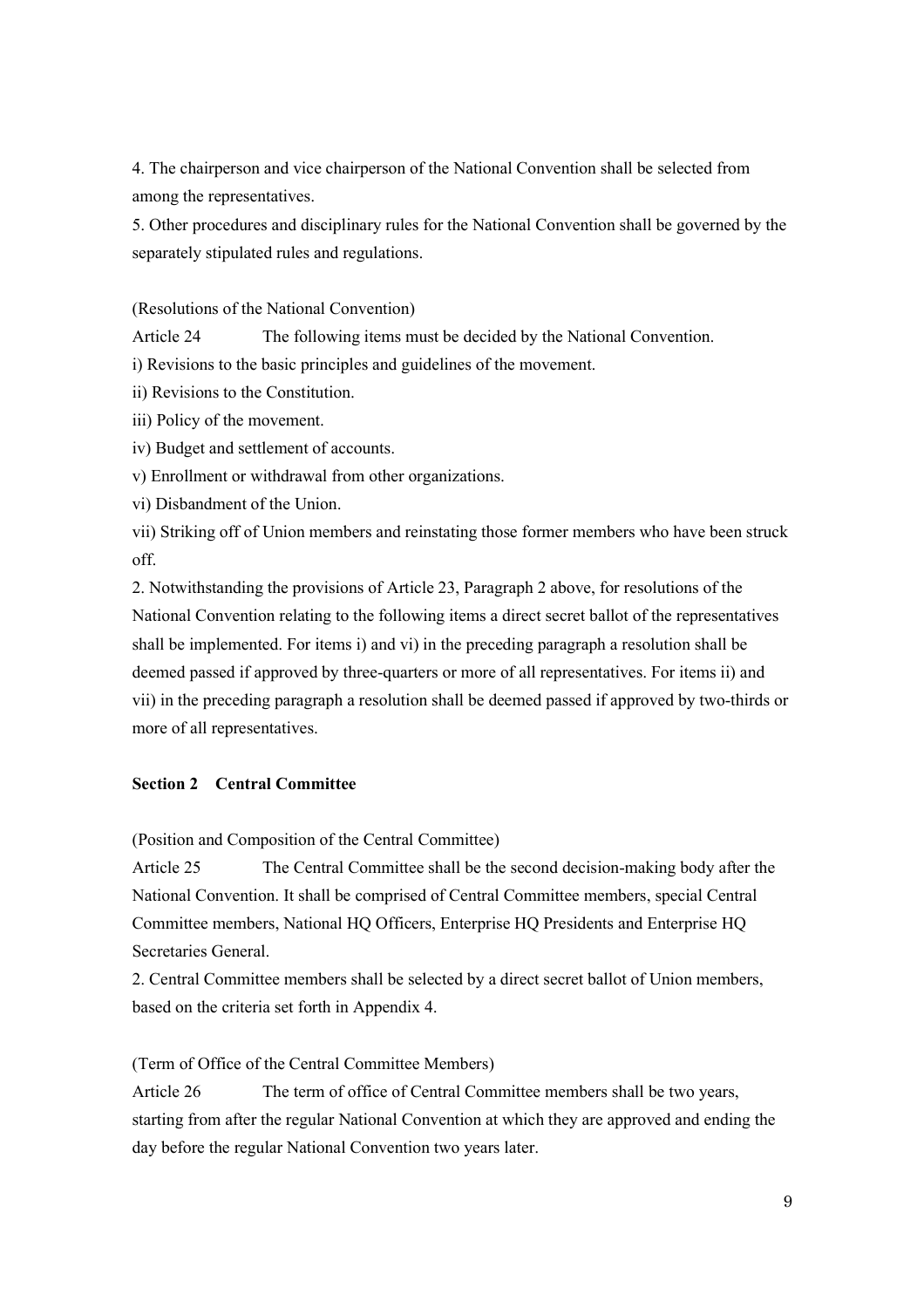2. If a Central Committee position becomes vacant, a by-election shall be held. The term of office following the by-election shall be for the remaining period of office left by the former Central Committee member.

## (Convocation of Central Committee Meetings)

Article 27 The Central Committee shall, in principle, be convened by the Executive President once a year.

2. If the Central Executive Committee deem an extraordinary Central Committee meeting to be necessary, or if one-third or more of the serving Central Committee members request such a meeting, it shall be convened by the Executive President.

(Resolutions of the Central Committee)

Article 28 The following items may be decided by the Central Committee.

i) Various policies based on the policy of the movement.

ii) Formulation and revision of rules and regulations.

iii) Conclusion, revision, renewal and repeal of collective agreements.

iv) Levy of extraordinary Union dues.

v) Additional budget items.

vi) Disposal of fixed assets with a unit market price of 10 million yen or more.

vii) Projects that require funding of 1 million yen or more per project.

viii) Other matters delegated by the National Convention.

ix) Striking off of Union members and reinstating those former members who have been struck off.

(Corresponding Rules and Regulations)

Article 29 The rules and regulations set forth in Article 23 shall apply mutatis mutandis to the Central Committee.

## **Section 3 Other Matters**

(Rules and Regulations Relating to Elections)

Article 30 The election of representatives and Central Committee members shall be governed by separately stipulated election rules and regulations.

## **Chapter 5 Executive Body**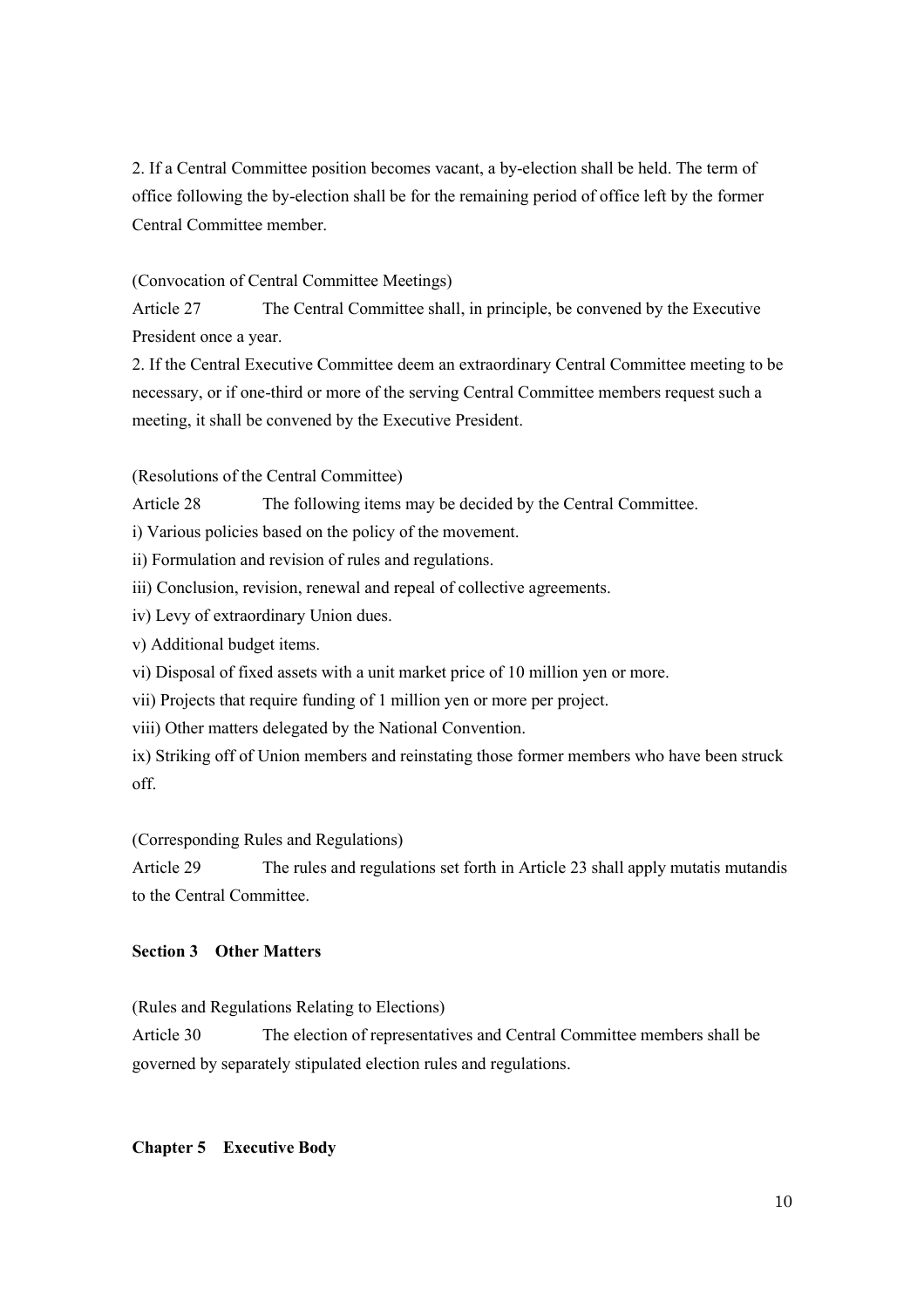## **Section 1 Central Executive Committee**

(Character of the Central Executive Committee)

Article 31 The Central Executive Committee shall provide leadership and control of the organization as a whole, in order to maintain solidarity within the organization.

(Composition of the Central Executive Committee)

Article 32 The Central Executive Committee shall be composed of National HQ Officers, with the exception of the Auditors.

2. The Auditors shall be able to attend Executive Committee meetings when necessary.

(Duties and Powers of the Central Executive Committee)

Article 33 The Central Executive Committee shall execute the resolutions made by the decision-making bodies and shall also deal with emergency matters.

2. The Central Executive Committee shall have the following powers over which it shall bear executive responsibility.

i) Leadership and control as the supreme executive body.

ii) Issuance of orders and instructions concerning tactical decisions.

iii) Conclusion of collective agreements.

iv) Applications and proposals to third party bodies.

v) Convening of various meetings.

vi) Necessary measures relating to control and sanction of the organization.

vii) Fiscal and asset management.

viii) Other power deemed necessary in order to execute the duties set forth in the preceding items.

3. The power to conclude collective agreements with a company to which an Enterprise HQ is connected, may be granted to by Enterprise HQ in question by the Central Executive Committee.

(Management of the Central Executive Committee)

Article 34 The execution of operations of the National HQ shall be determined by the Central Executive Committee.

2. Meetings shall be chaired by the Executive President.

3. A quorum in meetings shall be constituted by the attendance of two-thirds or more of the membership of the Central Executive Committee and resolutions shall be decided by a majority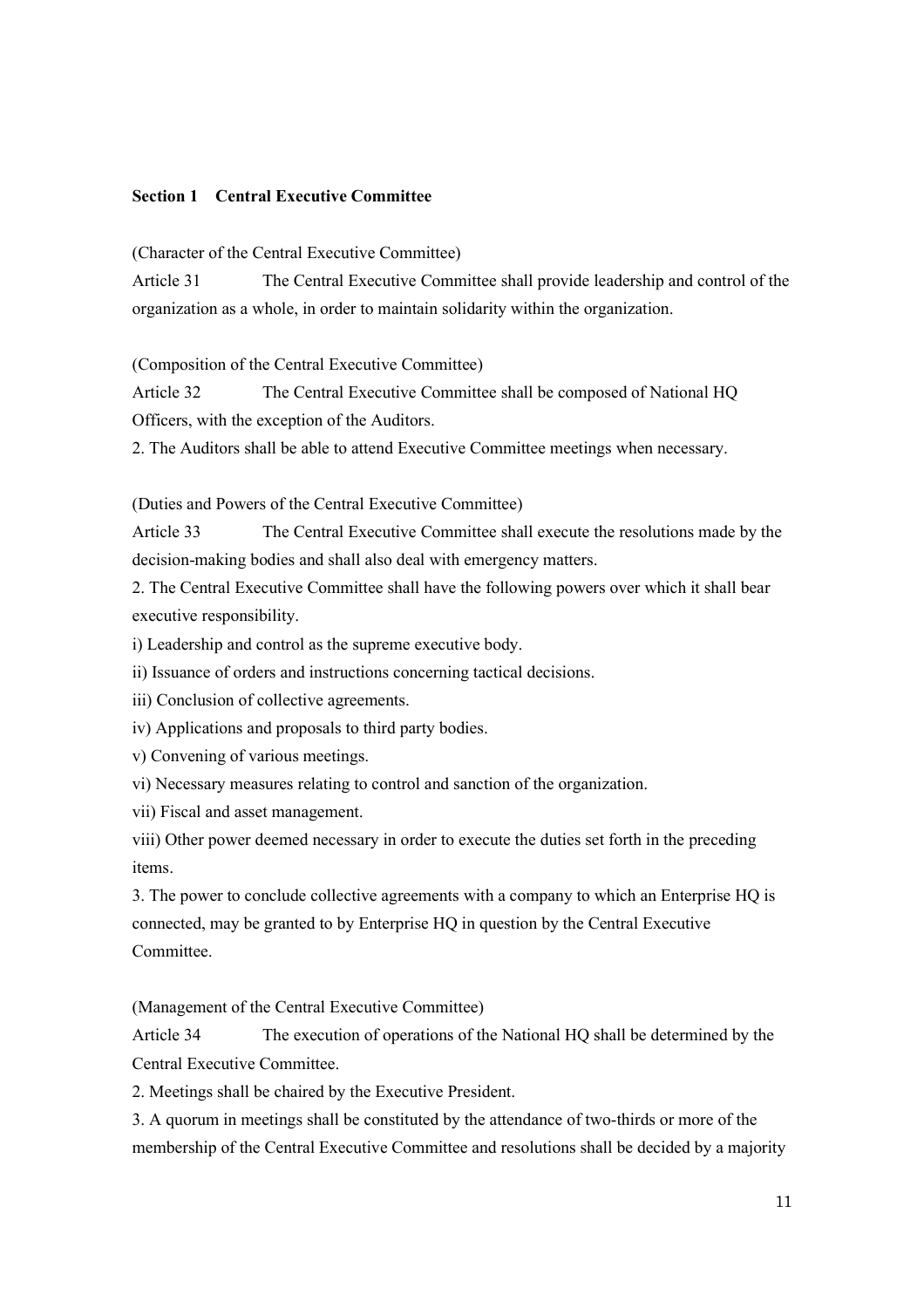of attending members. In the event of a tied vote the chair of the meeting (Executive President) shall make the final decision.

4. Persons separately stipulated may attend meetings and make comments.

## **Section 2 Central Strike Committee**

(Establishment of Central Strike Committee)

Article 35 When it is deemed necessary for the Central Executive Committee to enter into a labor dispute, the Central Executive Committee shall be able to switch over to become the Central Strike Committee.

2. The management of the Central Strike Committee shall be stipulated by the Central Executive Committee.

## **Section 3 National HQ Officers**

(National HQ Officers)

Article 36 National HQ Officers shall be as follows.

| i) Executive President                  | 1 person |                                               |
|-----------------------------------------|----------|-----------------------------------------------|
| ii) Executive Vice-President            | 1 person |                                               |
| iii) Secretary-General                  | 1 person |                                               |
| iv) Central Executive Committee Members |          | 123 persons                                   |
| v) Auditors                             |          | 5 persons (One of whom will be chief auditor) |

(Duties of National HQ Officers)

Article 37 The duties of National HQ Officers shall be as follows.

i) The Executive President shall represent the Union and shall oversee the execution of operations.

ii) The Executive Vice-President shall assist the Executive President and in the event of the indisposition of the Executive President, shall take on the duties of Executive President.

iii) The Secretary General shall oversee the operations of the Secretariat.

iv) Central Executive Committee members shall take charge of executive operations according

to discussions in the Central Executive Committee.

v) The Auditors shall monitor the operations of the Union.

(Term of Office of National HQ Officers)

Article 38 The term of office of National HQ Officers shall be two years, starting from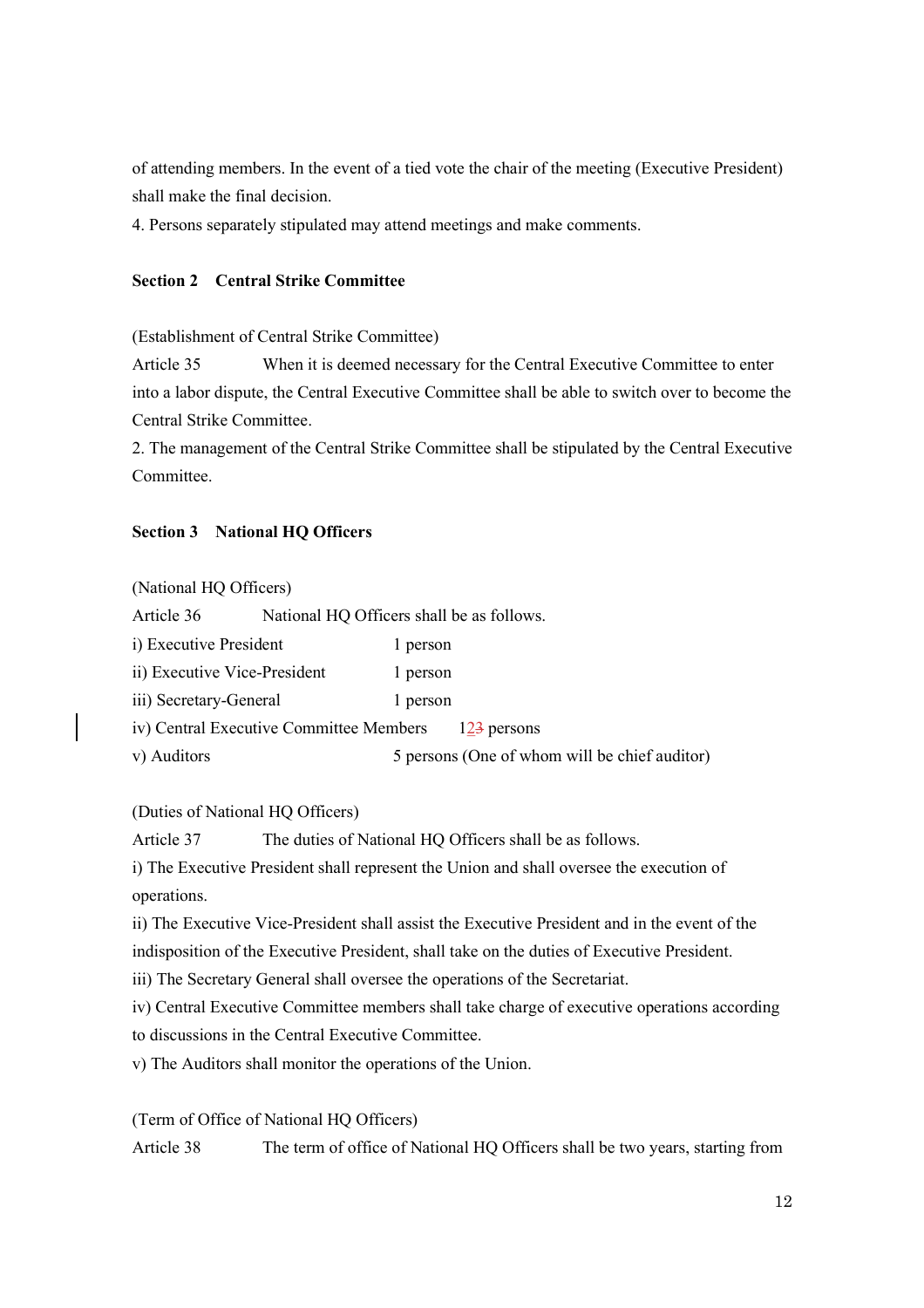the regular National Convention at which they are appointed until the regular National Convention two years later.

2. If a National HQ Officer position becomes vacant, a by-election shall be held. The term of office following the by-election shall be for the remaining period of office left by the former National HQ Officer.

3. In the event that a non-regular worker who is a Union member is elected to the position of National HQ Officer, that person shall leave the post of National HQ Officer upon the expiry of his or her employment contract and, where necessary, a by-election shall be held.

## (Election of National HQ Officers)

Article 39 The election of National HQ Officers shall be by direct secret ballot of representatives at the National Convention and Central Committee members in the Central Committee.

2. The specific election method shall be governed by separately stipulated Election Rules and Regulations.

#### (Removal of National HQ Officers)

Article 40 A National HQ Officer shall not be removed from office unless for the following reasons detailed hereunder.

i) The Central Executive Committee deems that the National HQ Officer in question is severely compromised in either body or mind thus preventing the officer from executing his or her duties, and that this decision is approved by the decision-making bodies.

ii) The National HQ Officer in question has been sanctioned, as stipulated in Article 89. However, in the event that the officer in question is warned, with the approval of the Central Executive Committee it shall be possible for said offer not to be removed.

iii) The National HQ Officer in question is the subject of a no-confidence resolution by the decision-making bodies.

## (Resignation of National HQ Officers)

Article 41 The resignation of National HQ Officers shall be discussed by the Central Executive Committee and reported to the closest meeting of a decision-making body of the Union.

#### **Section 4 Secretariat**

(Secretariat Function of the National HQ)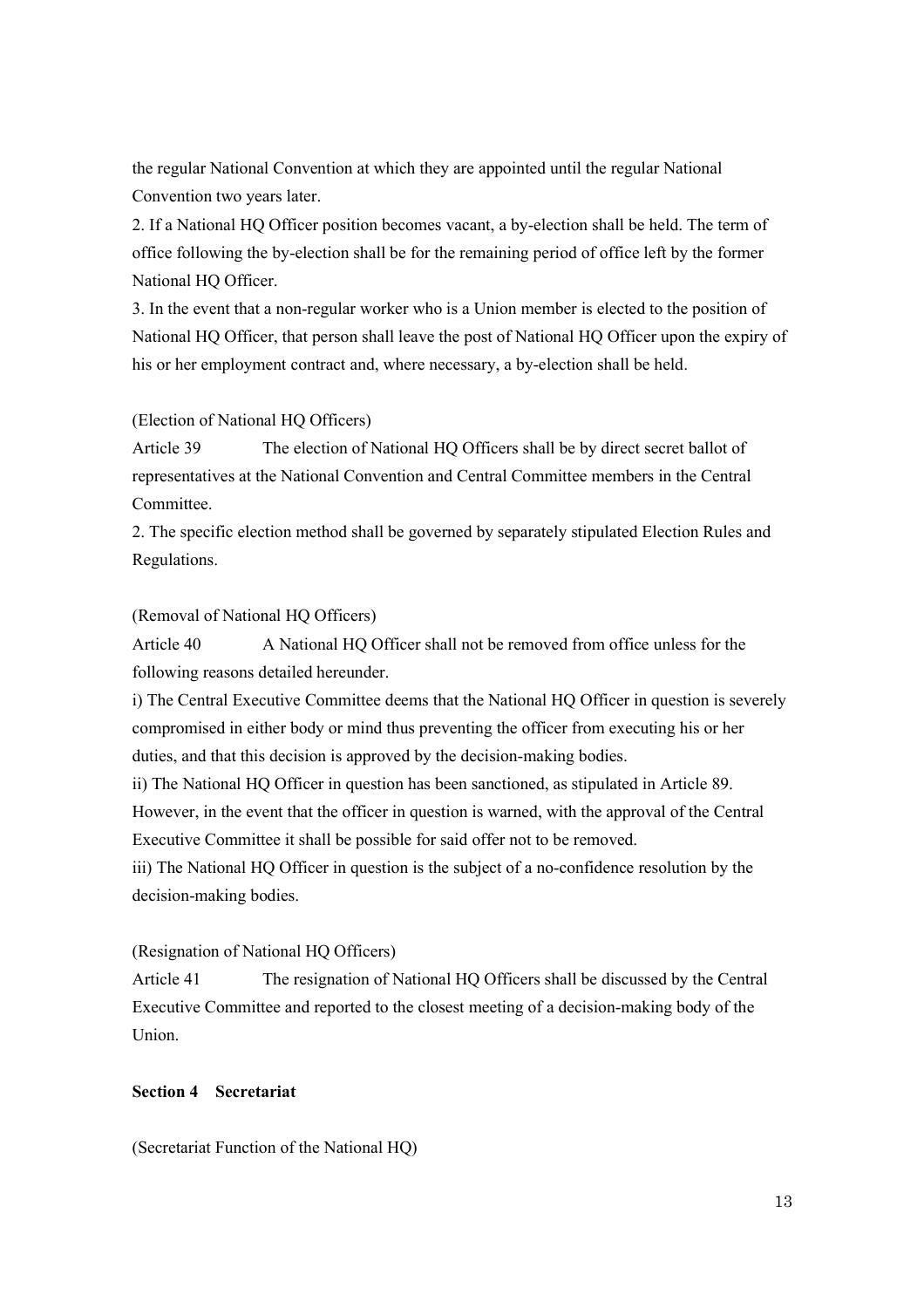Article 42 The Secretariat aforementioned in Article 6, Paragraph 2, shall deal with the resolutions of the Central Executive Committee and take charge of operations relating to such resolutions. The management of the Secretariat shall be governed by separately stipulated detailed management rules.

## **Section 5 Consultative Body**

## (Consultative Body and Composition)

Article 43 The Central Executive Committee shall be able to designate the following as consultative bodies: the meeting of Enterprise HQ Presidents, the meeting of Enterprise HQ Secretaries General, as well as other meetings in which consultation, deliberation, consideration or review take place.

2. The committee members of which consultative bodies are composed, as well as the other members of such consultative bodies, shall be decided by the Central Executive Committee.

#### (Meeting of Enterprise HQ Presidents)

Article 44 The meeting of Enterprise HQ Presidents shall be composed of National HQ Officers (excluding auditors) and the presidents of Enterprise HQs.

However, it shall be possible for auditors to also attend meetings, where necessary, in consultation with the Central Executive Committee.

2. The meeting of Enterprise HQ Presidents shall be held for the purpose of deliberating the basic challenges facing the Union movement.

## (The meeting of Enterprise HQ Secretaries General)

Article 45 The meeting of Enterprise HQ Secretaries General shall be composed of National HQ Officers (excluding auditors) and the secretaries general of Enterprise HQs. However, it shall be possible for auditors to also attend meetings, where necessary, in consultation with the Central Executive Committee.

2. The meeting of Enterprise HQ Secretaries General shall be held for the purpose of deliberating specific matters, following deliberations in the meeting of Enterprise HQ Presidents.

#### **Section 6 Specialist Committee members**

(Placement of Specialist Committee Members)

Article 46 It shall be possible to place Specialist Committee members at the National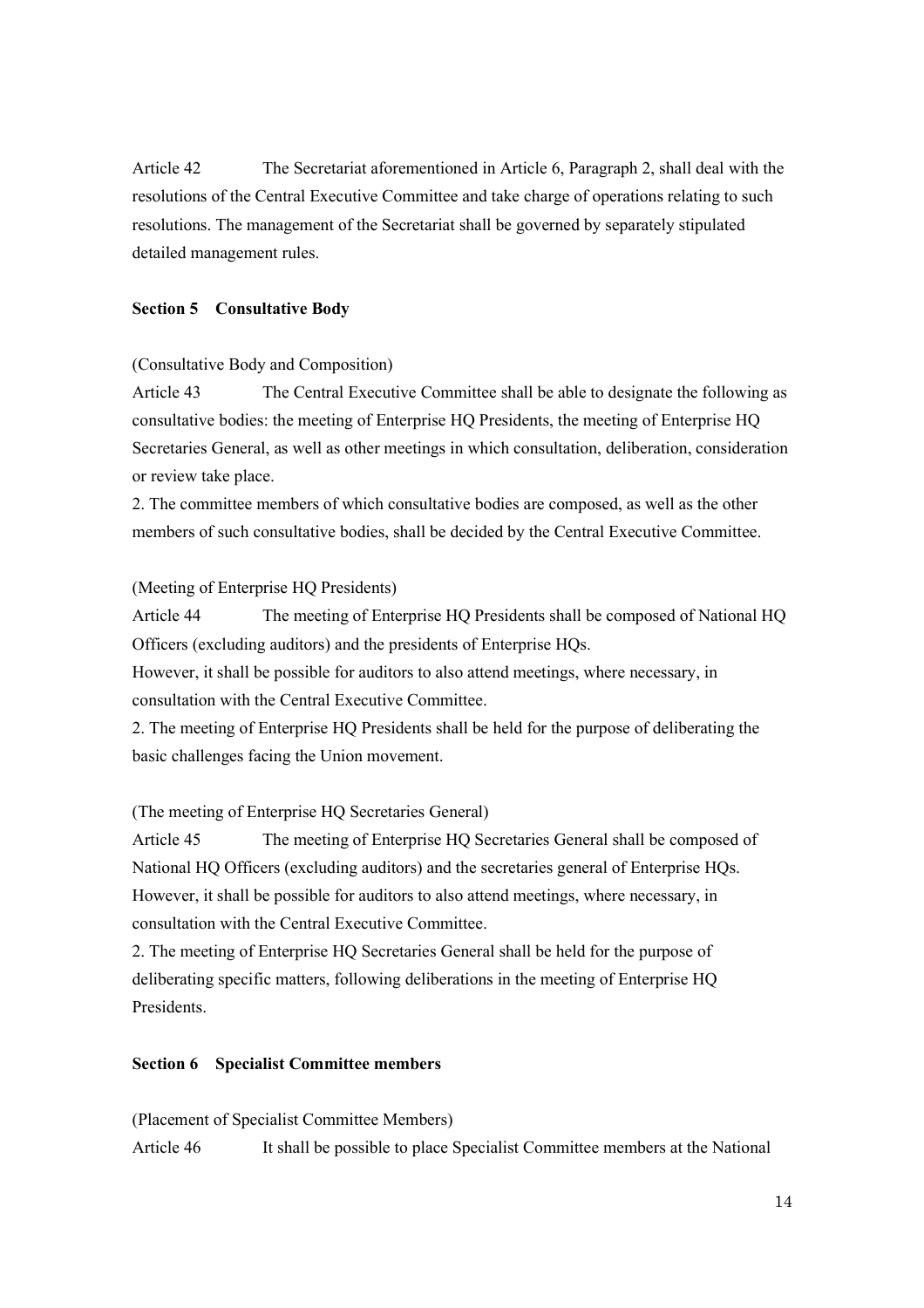## HQ of the Union.

(Appointment of Specialist Committee Members)

Article 47 Specialist Committee members shall be appointed by the Executive President and shall report to the Central Personnel Committee.

(Duties and Power of Specialist Committee Members)

Article 48 Specialist Committee members shall utilize their own specialist knowledge and experience in the work of the National HQ Secretariat, and shall assist National HQ Officers.

2. Specialist Committee members may, upon a decision by the Central Executive Committee, be allowed to attend and make statements at meetings.

## **Section 7 Staff**

## (Placement of Staff)

Article 49 Staff shall be in place in order to execute the work of the Union. Such staff shall be placed at the secretariats of National HQ, Enterprise HQs and Branch Offices, etc. 2. The Central Executive Committee shall be able to select staff, corresponding to duties and responsibilities, and appoint them to separately stipulated positions.

## (Appointment and Dismissal of Staff)

Article 50 The appointment and dismissal of staff shall be conducted by the Central Executive Committee.

## **Section 8 Advisors**

(Advisors)

Article 51 The Union shall be able to place advisors.

## (Commissioning of Advisors)

Article 52 Advisors shall be commissioned by the Central Executive Committee.

## (Treatment of Advisors)

Article 53 The treatment of advisors shall be decided by the Central Executive Committee.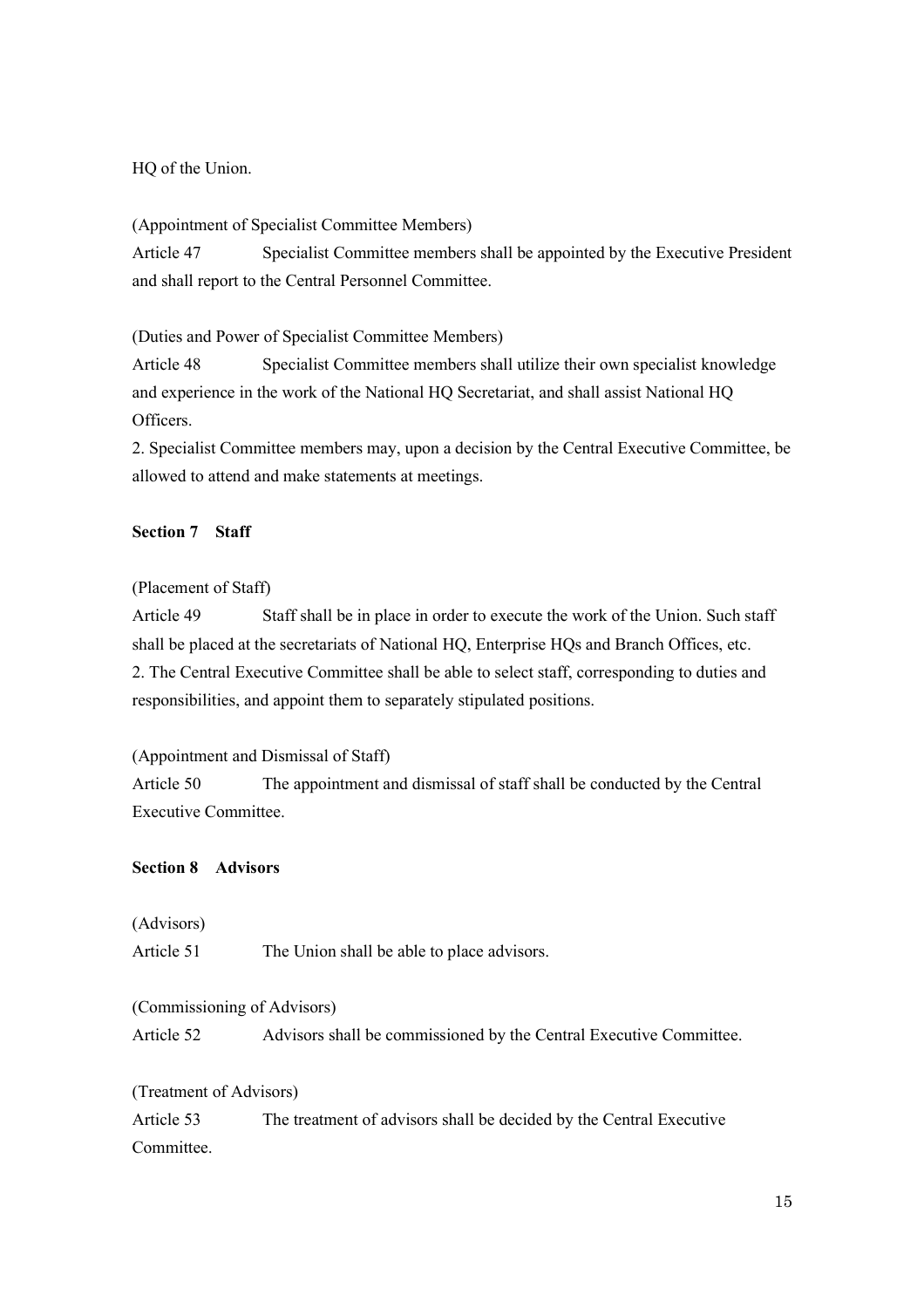## **Section 9 Temporary Staff**

#### (Temporary Staff)

Article 54 The Union shall be able to place temporary staff.

## (Commissioning of Temporary Staff)

Article 55 Temporary staff shall be commissioned by the Central Executive Committee from among external academic experts and persons with experience of the Union movement. These temporary staff shall contribute to the Union movement.

(Treatment of Temporary Staff)

Article 56 The treatment of temporary staff shall be decided by the Central Executive Committee.

## **Section 10 Obligations of National HQ Officers, etc., and Staff**

## (Work Commitment Obligation)

Article 57 National HQ Officers and Specialist Committee members (hereafter "National HQ Officers, etc.") and staff must concentrate exclusively on work duties relating to the Union.

2. National HQ Officers, etc., have an obligation to faithfully execute the resolutions of the National Convention and Central Committee. Unless having a just reason to do so, they must not be absent meetings of decision-making bodies, nor from various other meetings. 3. The service of National HQ Officers, etc., and staff shall be governed by the separately stipulated Service Rules and Regulations.

## **Section 11 Other Matters**

#### (Central Personnel Committee)

Article 58 A Central Personnel Committee shall be in place in order to consider the internal transfer and outside placement of full-time officers. The Central Personnel Committee shall be composed of the three senior National HQ positions and the presidents of Enterprise HO<sub>s</sub>.

## (Response in emergency)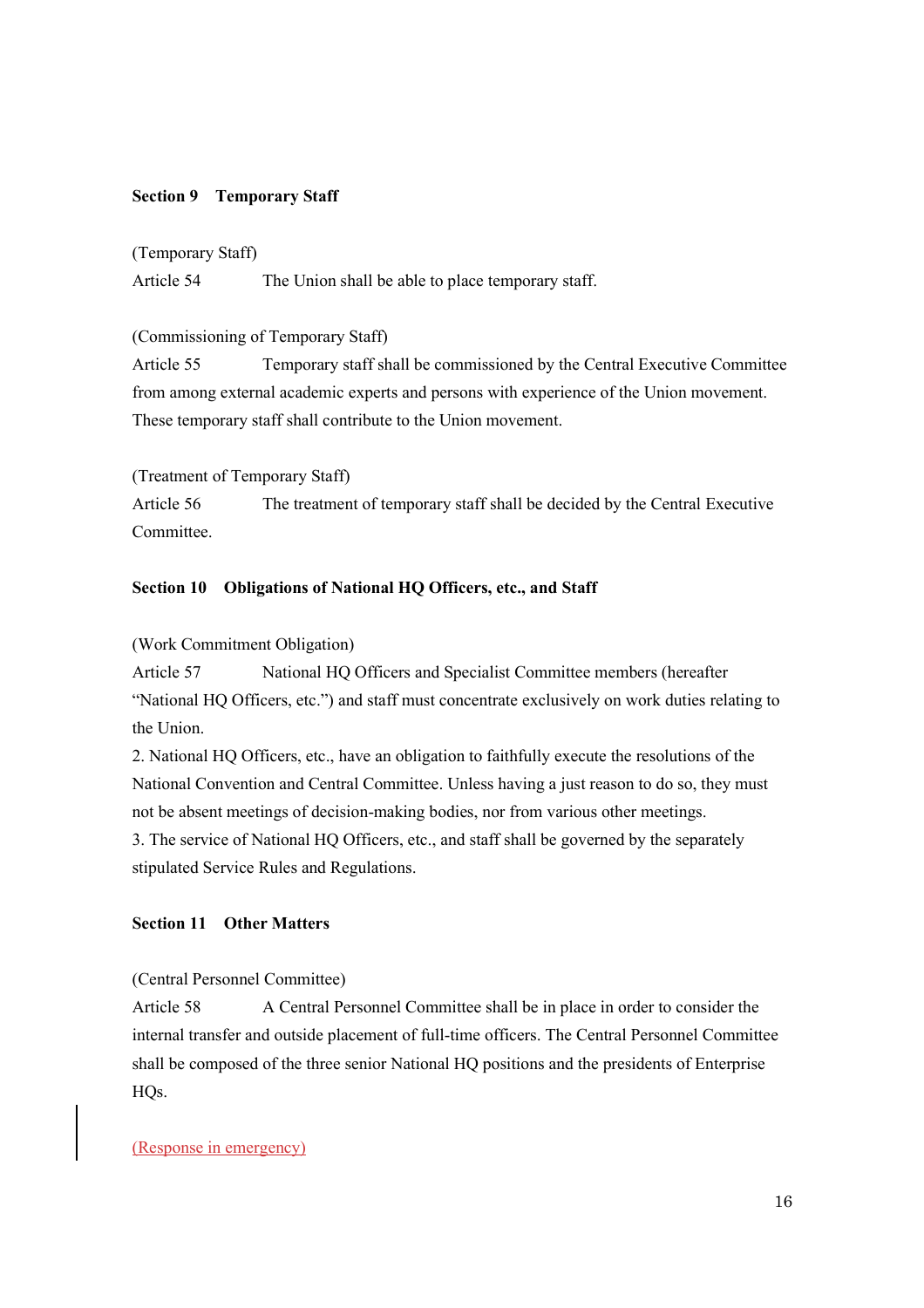Article 59 In the event of the accident of the Executive President in an emergency, a response shall be separately decided by the meeting of Enterprise HQ Presidents.

## **Chapter 6 Enterprise HQs**

#### (Enterprise HQ Bodies)

Article 6059 At each Enterprise HQ body the Enterprise HQ Convention and Enterprise HQ Committee shall be placed as the decision-making body, and the Enterprise HQ Executive Committee shall be placed as the executive body.

(Organizational Management of Enterprise HQs)

Article 610 The organizational management of Enterprise HQ shall be governed by the Organizational Management Rules and Regulations and action policy, based on discussions in the decision-making bodies of each Enterprise HQ.

2. The criteria for the Organizational Management Rules and Regulations of Enterprise HQs shall be governed by the separately stipulated Enterprise HQ Organizational Management Rules and Regulations and Criteria.

(Quotas for Enterprise HQ and Branch Office Officers)

Article 62<sup>1</sup> The quotas for officers at Enterprise HQs and Branch Offices shall be as set forth in Appendix 2.

(Stipulations Relating to Officers and Staff at Enterprise HQs)

Article 632 Matters relating to officers and staff at Enterprise HQs shall be stipulated under the Enterprise HQ Organizational Management Rules and Regulations.

(Applications to Third-party Bodies)

Article 643 At such a time as an Enterprise HQ organization makes a request or petition to a local labor committee for arbitration or mediation, the approval of the Central Executive Committee must be sought.

## **Chapter 7 Right to Strike and Directive Authority**

(Establishment of the Right to Strike)

Article 654 The right to strike shall be established following a direct secret ballot of all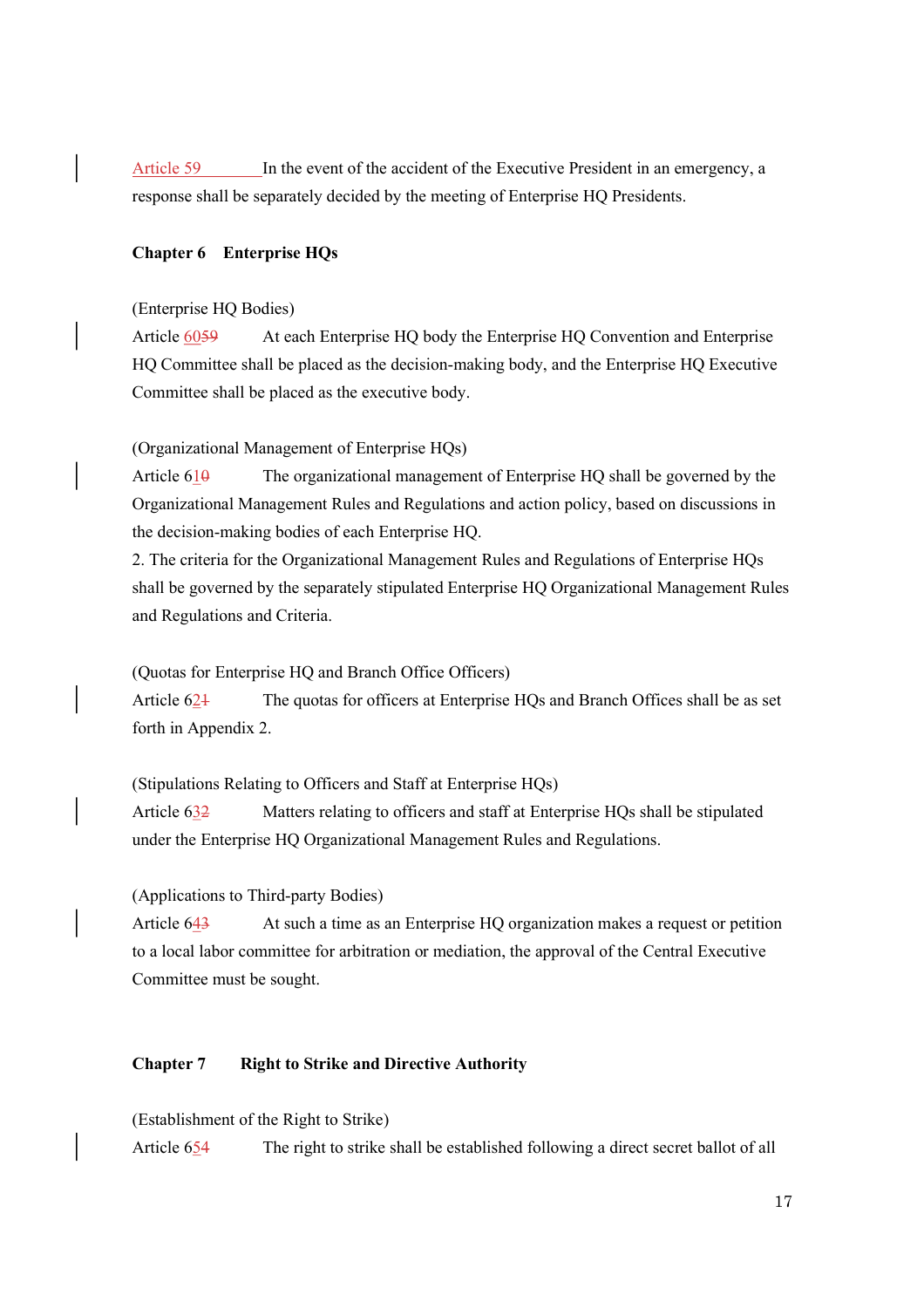Union members, with two-thirds or more of valid votes counted agreeing to strike action.

## (Strike Directive and Cessation)

Article 665 Preparations, implementation and cessation (halting and cancellation) of strike action shall be made at the issuance of a directive by the Central Strike Committee president.

In addition, following the issuance of the directive, all powers relating to organizational leadership of the strike, until such a time as it is concluded or ceased, shall reside with the Central Strike Committee and said committee shall bear all responsibility for issues arising as a result of strike action.

#### **Chapter 8 Accounts**

#### **Section 1 Expenses, etc.**

(Expenses)

Article 676 The expenses of the Union shall be covered by the following.

- i) Union dues
- ii) Extraordinary Union dues
- iii) Strike funds
- iv) International Solidarity Fund
- v) Education and Human Resource Development Funds
- vi) Operational expenses
- vii) Donations

#### viii) Others

2. Strike funds, International Solidarity Fund, Education and Human Resource Development Funds and operational expenses shall be dealt with each in their own independent account.

3. Strike funds, International Solidarity Fund, Education and Human Resource Development Funds and operational expenses shall be operated in accordance with separately stipulated rules and regulations.

4. Items i) to iii) in Paragraph 1 shall not, except for reason of erroneous collection of dues/funds, be returned.

(Time and Responsibility of Payment)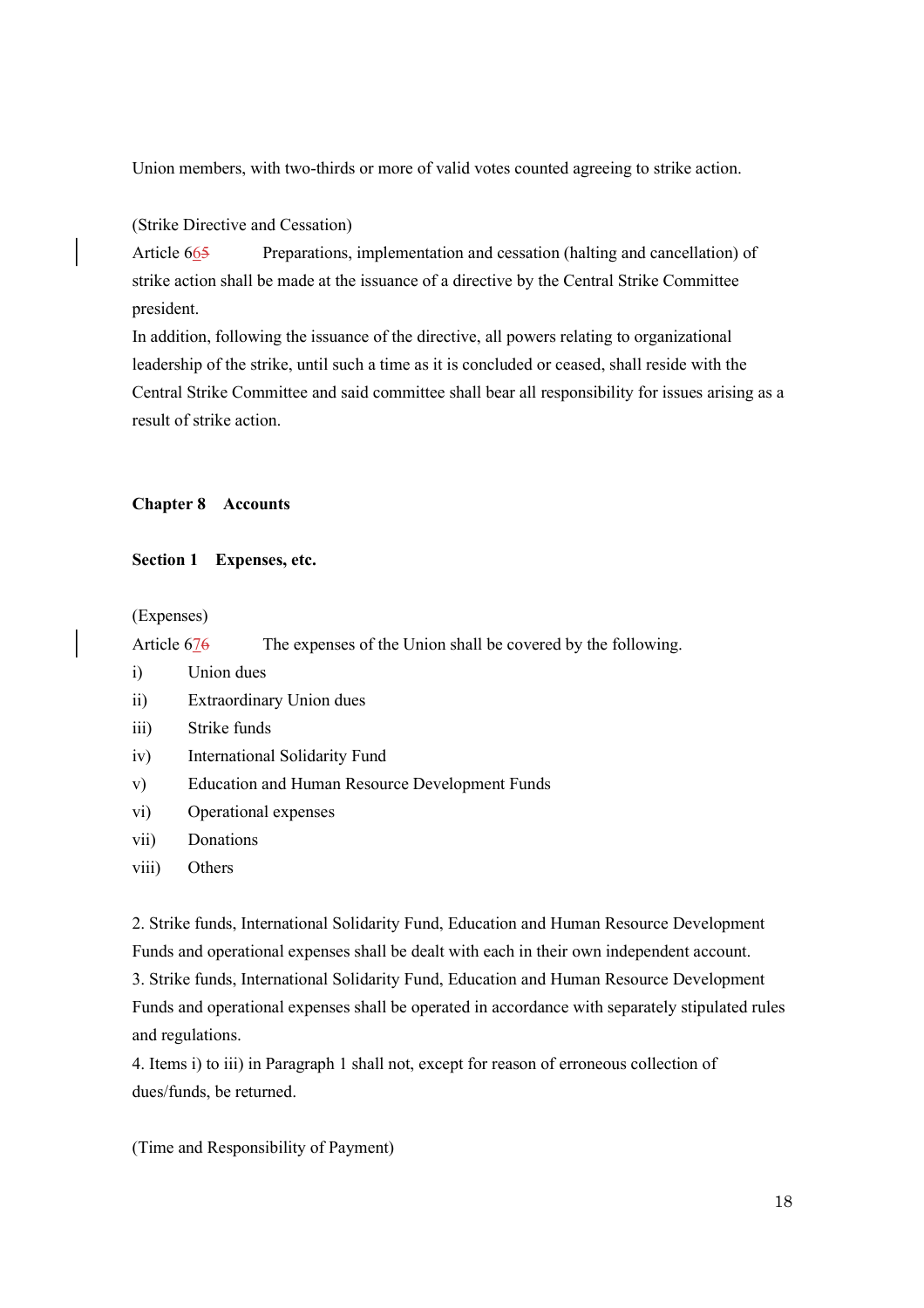Article 68 The dues detailed in Paragraph 1, Item i) of the preceding article must be paid month by the end of each month.

2. Each Enterprise HQ Executive Committee shall bear responsibility for ensuring the transfer of Union dues received to National HQ.

## (Collection and Decision of Union Dues, etc.)

Article 69 The collection of and decision regarding the amount of Union dues, etc., must be approved by a National HQ decision-making body.

## (Exemption from Payment of Union Dues, etc.)

Article 70 Union members that have special extenuating circumstances may be exempt from payment of Union dues, etc., with the approval of the Central Executive Committee.

## (Receipt of Donations)

Article 71 The receipt of donations must be approved by the Central Executive Committee.

## (Processing of Expenditure)

Article 72 Expenditure of the Union shall be disbursed through a budget decided by the decision-making body of the Union.

2. Salaries, etc., travel expenses and overseas travel expenses of officers and staff, etc., shall be governed by separately stipulated rules and regulations.

## (Expenditure of Reserve Funds)

Article 73 Expenditure of reserve funds must be approved by the decision-making body. However, on the proviso that approval is sought at the next meeting of the decisionmaking body, it shall be possible for the meeting of Enterprise HQ Presidents to approve expenditure up to 10 million yen for each single case and for the Central Executive Committee to approve expenditure up to 1 million yen for each single case.

## (Accounting Responsibility)

Article 74 The responsibility for management and disposal of Union assets shall be borne by the Central Executive Committee.

## (Accounting Year)

Article 75 The accounting year of the Union shall run from October 1 to September 30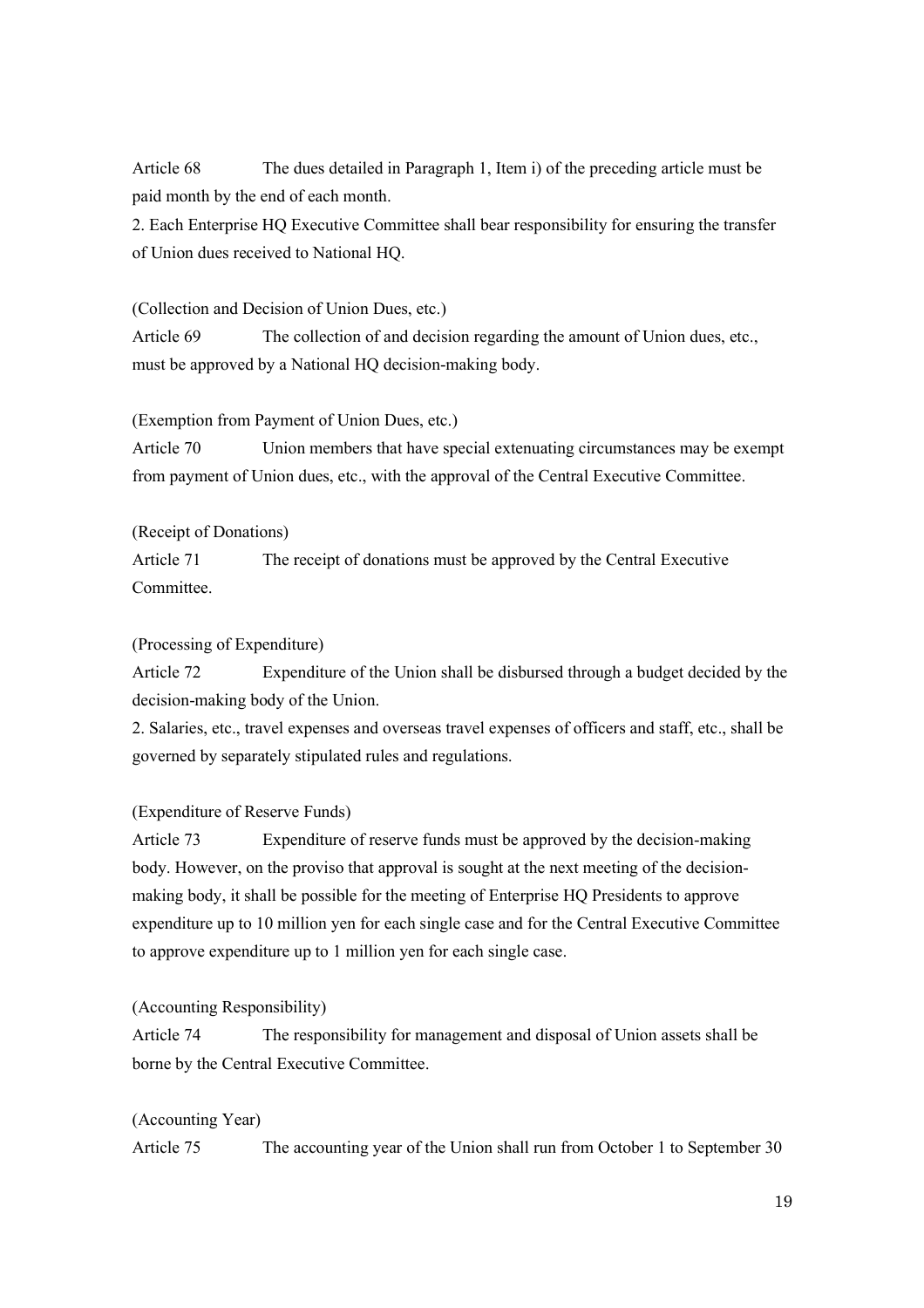of the following year.

(Rules and Regulations Concerning Accounting)

Article 76 Separate rules and regulations shall be stipulated for accounting.

## **Section 2 Audit**

## (National HQ Audit)

Article 77 The finances of National HQ must be subject to audit once every three months.

2. The account details following the audit referred to in the preceding paragraph must be publicized and disclosed through the Union's in-house publication.

3. National HQ auditors shall be able to implement audits of any and all Union organizations on an exceptional basis, as and when deemed necessary.

## (External Financial Auditors)

Article 78 The accounts of the Union must be subject to an accounts audit once a year by an external financial auditor, who possesses a professional qualification.

2. The external accounts audit shall be implemented within three months of the end of the accounting year and the results shall be reported to the Central Executive Committee.

3. Upon receiving said report, the Central Executive Committee shall certify that the accounts audit implemented by the external financial auditor is accurate and must publicize and disclose the results of the audit to Union members.

4. The appointment of the external financial auditor shall be conducted by the Central Executive Committee.

5. The external financial auditor shall work together with National HQ auditors and shall be able to implement audits of any and all Union organizations on an exceptional basis, as and when deemed necessary.

(Rules and Regulations on Auditing)

Article 79 Separate rules and regulations shall be stipulated for auditing.

## **Section 3 Guarantee of Liabilities**

(Acts to Provide Guarantee of Liabilities)

Article 80 Officers and members of the Union shall not, unless having first gained the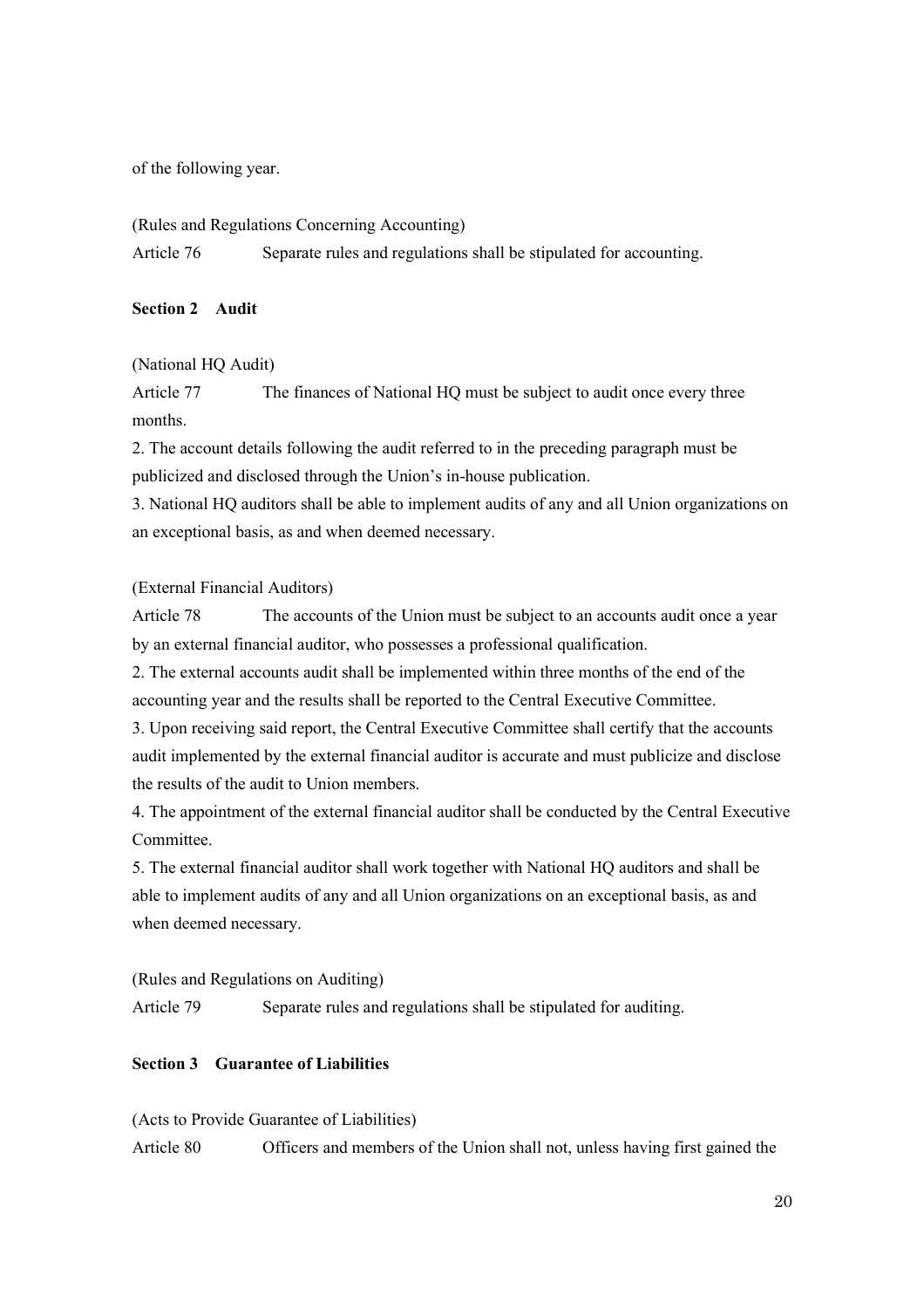approval of the Central Executive Committee, engage in any acts that seek to use the name of the Union to guarantee the liabilities of any other groups or individuals other than the Union.

#### **Chapter 9 Commendations and Assistance**

## (Commendations)

Article 81 Persons who have distinguished themselves with contributions to the Union, shall be commended following discussions in the decision-making body.

2. The commendation of officers and staff, etc., shall be governed by the Service Rules and Regulations.

## (Assistance to Victims)

Article 82 The Union shall provide victim assistance to Union members who have been subjected to oppression or damage in the course of the execution of their Union-related duties. 2. Assistance to Union members or to their families shall be governed by the Rules and Regulations on Victim Assistance.

#### **Chapter 10 Organization Control**

## **Section 1 Control**

(Precedence of Decisions by Superior Organizations)

Article 83 Each Enterprise HQ organization shall not be able to contravene the decisions of the National Convention or Central Committee, the orders or instructions of the Central Executive Committee, or the decisions of relevant superior organizations.

#### (Suspension of Executive Powers)

Article 84 In the event that the Enterprise HQ Executive Committee does not follow the orders or instructions of the Central Executive Committee, the Central Executive Committee shall be able to suspend all or part of the executive powers of the executive committee in question.

2. In the event that the Branch Office or Division Office Executive Committee does not follow the orders or instructions of the Central Executive Committee, the Central Executive Committee shall be able to suspend all or part of the executive powers of the executive committee in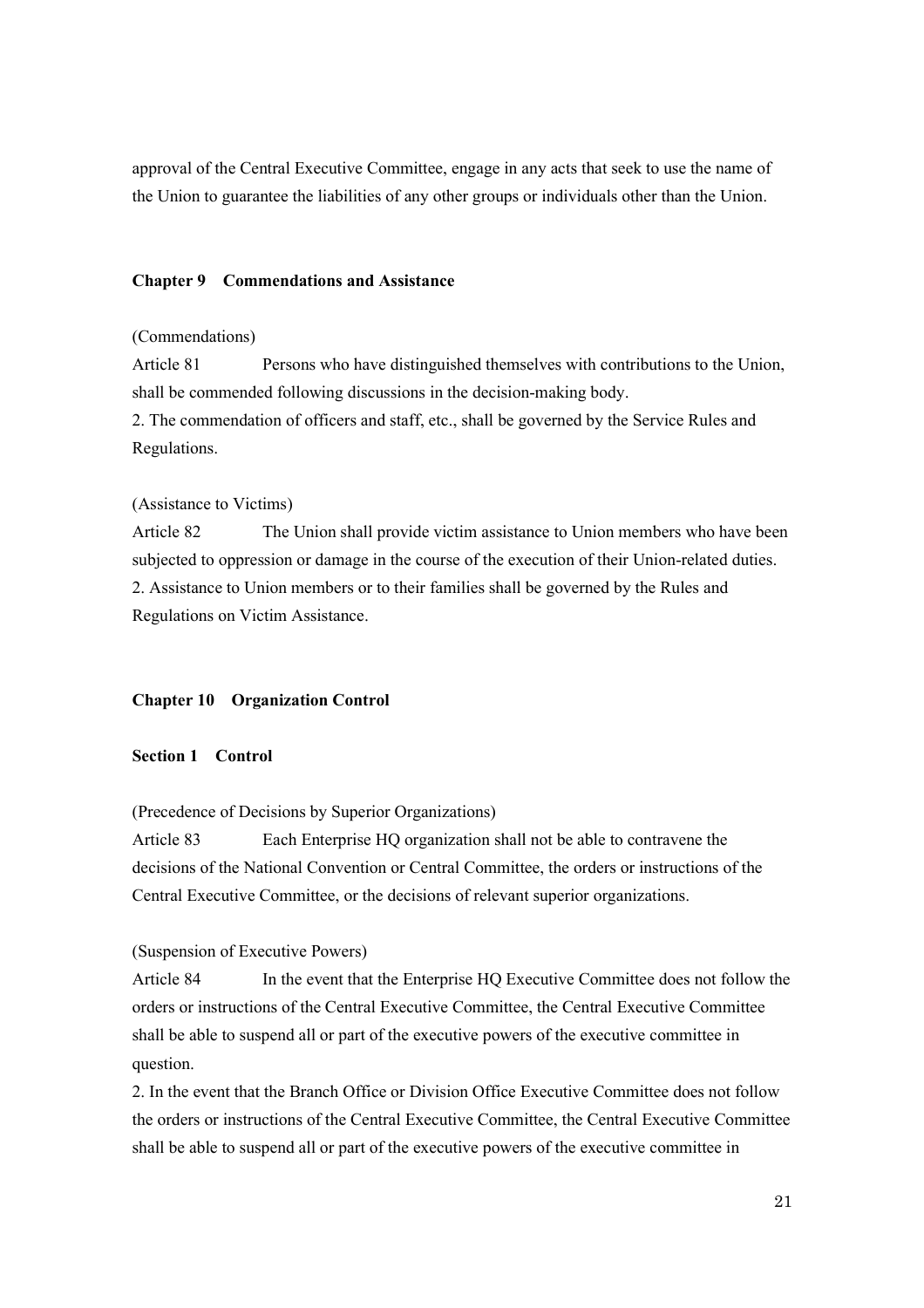#### question.

3. The Central Executive Committee shall be able to delegate the execution of executive powers that have been suspended as set forth in the preceding two paragraphs, to a superior executive committee of the organization concerned.

#### (Approval of Suspension of Executive Powers)

Article 85 In the event that the Central Executive Committee suspends executive powers, this shall be reported to the closest meeting of the decision-making body and approval from said decision-making body shall be sought.

#### **Section 2 Reaffirmation of Union Members**

#### (Implementation of Reaffirmation)

Article 86 In the event that multiple Union members of an Enterprise HQ organization collectively deviate from the sphere of Union control and it is judged that the functions of the Enterprise HQ in question have been lost, the Central Executive Committee shall be able to implement procedures to reaffirm the position of all Union members at the Enterprise HQ organization in question.

#### (Application for Reaffirmation)

Article 87 In the event that the Central Executive Committee issues a reaffirmation order, the Union members of the Enterprise HQ in question must submit the prescribed reaffirmation application form within the deadline stipulated in the reaffirmation order. 2. Union members who do not submit a reaffirmation application according to the stipulations of the previous paragraph shall lose their status as a Union member after the end of the application submission deadline.

## (Executive Powers of Enterprise HQ Organizations)

Article 88 From the time the Central Executive Committee issues a reaffirmation order, the executive powers of the executive committee of the Enterprise HQ organization in question shall be forfeited.

2. From the time that the executive powers of the executive committee of the Enterprise HQ organization in question are forfeited, the Central Executive Committee shall engage in the operation of the Enterprise HQ in question until such time as a new executive committee is formed.

3. The Central Executive Committee shall be able to delegate the organizational operation as set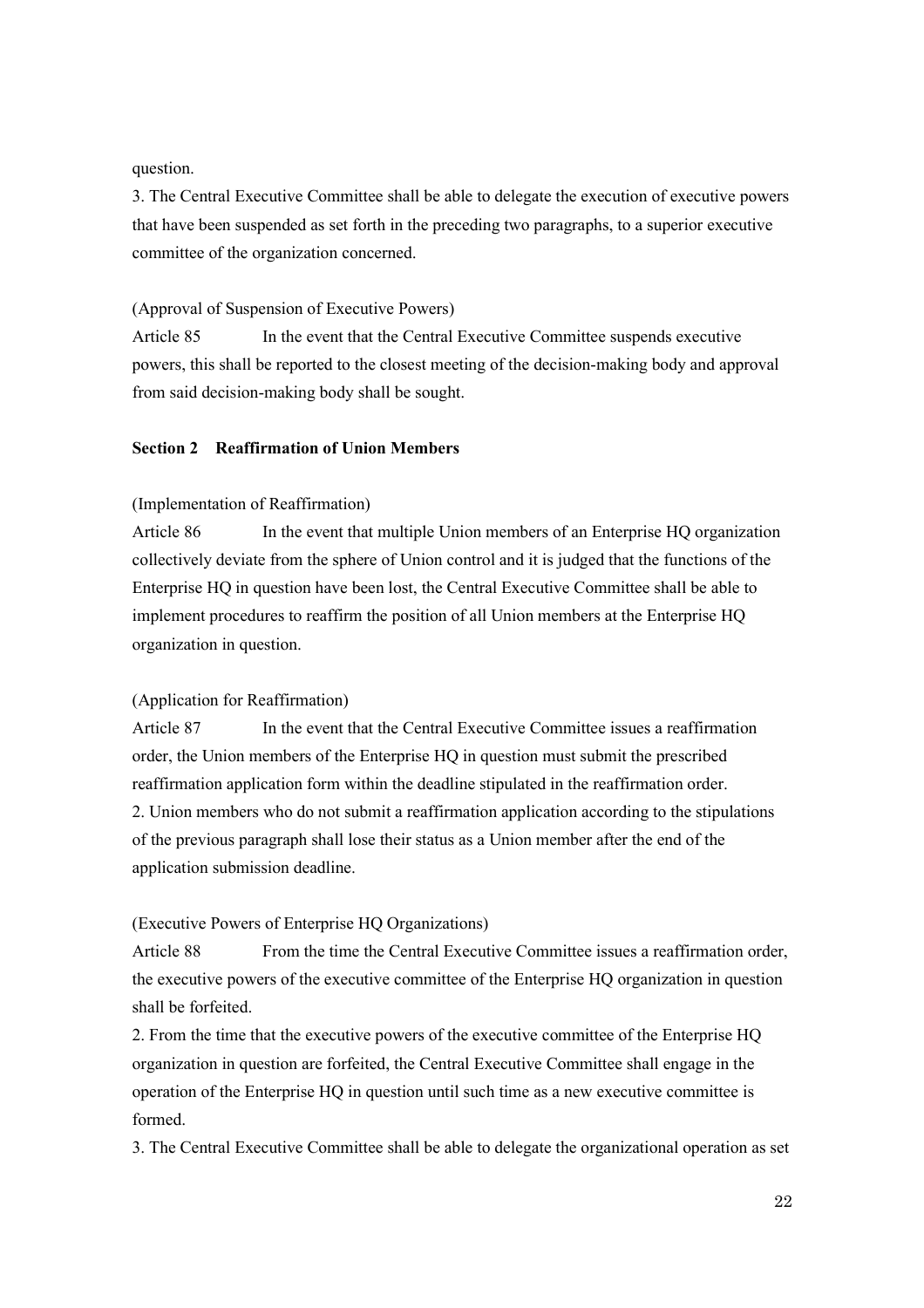forth in the preceding two paragraphs to a superior executive committee of the Enterprise HQ in question.

## (Approval of Reaffirmation)

Article 89 In the event that the Central Executive Committee provides reaffirmation, this shall be reported to the closest meeting of the decision-making body and approval from said decision-making body shall be sought.

## **Chapter 11 Punitive Measures**

## **Section 1 Punitive Measures**

(Punitive Measures)

Article 90 Union members shall be subject to punitive measures in the event that any of the following items apply.

i) A Union member has contravened the basic principles and guidelines of the movement,

Constitution, or has disobeyed resolutions and orders of the decision-making body.

ii) A Union member has brought the Union into serious disrepute.

iii) A Union member has disturbed the order and control of the Union.

iv) A Union member has caused damage to the Union either with intent, or through gross negligence.

v) A Union member has engaged in an act that contravenes the resolution(s) of the decisionmaking body, and has caused confusion to the Union organization.

vi) A Union member has engaged in other serious actions that subvert Union solidarity.

(Types of Punitive Measures)

Article 91 The types of punitive measures shall be as follows.

i) Warning

ii) Suspension of rights

iii) Advisory to withdraw

iv) Striking off from Union membership.

(Effect of Punitive Measures)

Article 92 A warning shall require the Union member in question to reflect on his or her actions and shall seek to heighten the member's awareness of his or her position as a Union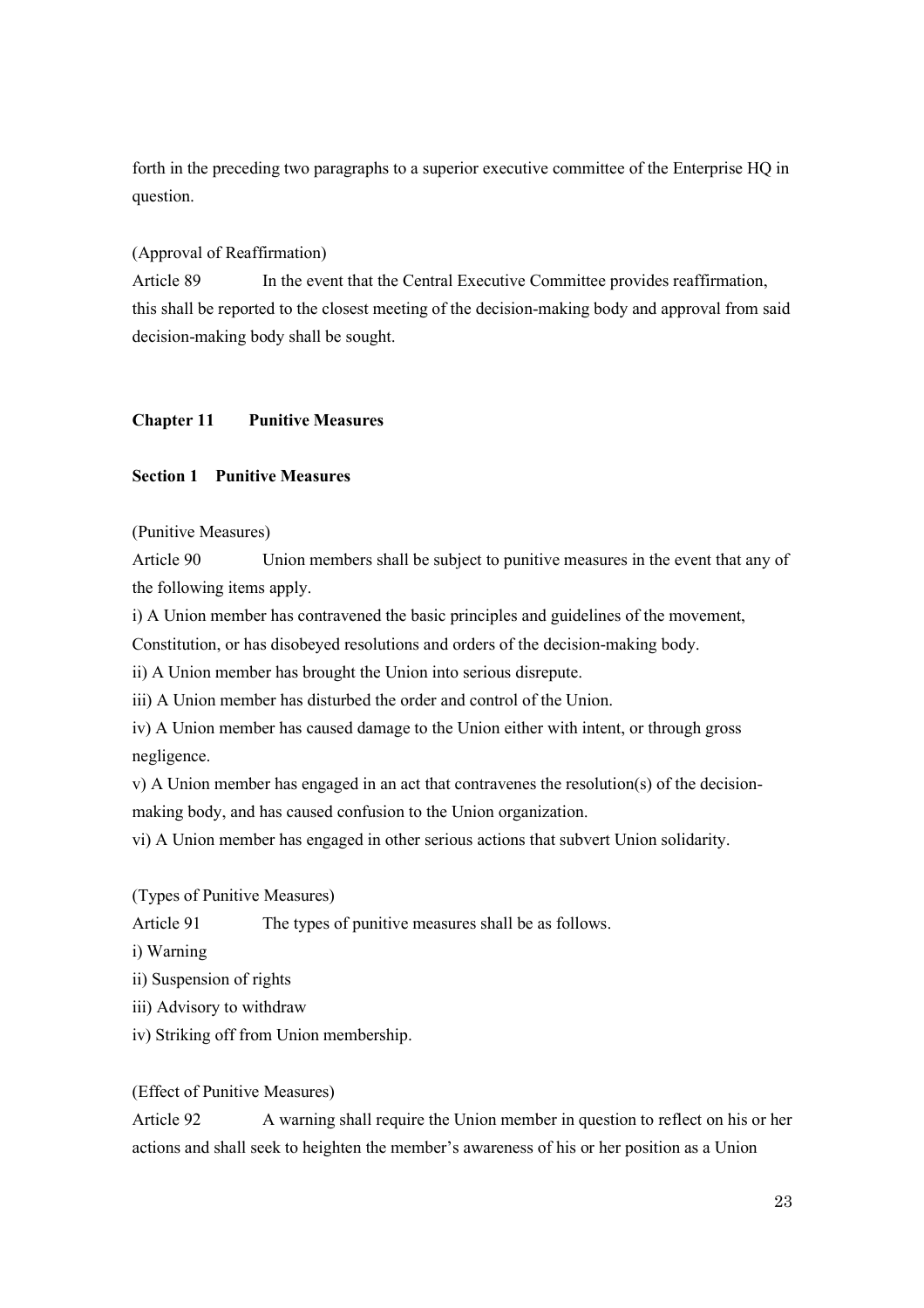member.

2. Suspension of rights refers to the suspension of rights accruing to Union members as detailed in items i) to iv) in Paragraph 2, Article 17. The upper limit for the period of suspension of rights shall be six months.

3. After an advisory to withdraw has been issued, if the reason that caused the advisory to be issued still remains after the passage of six months, the Executive Committee that deemed the advisory to withdraw an appropriate punitive measure shall, following a resolution of the appropriate decision-making body, be able to apply to the Central Executive Committee for the Union member in question to be struck off from Union membership.

In addition, during the period the advisory to withdraw is in effect, the Union member in question shall be subject to suspension of rights.

4. Striking off from Union membership means that the person in question shall forfeit his or her status as a Union member.

#### (Investigation)

Article 93 If a Union member engages in an act that corresponds to items i) to vi) as specified in Article 90, Paragraph 1 above, an investigative committee, commissioned by the Executive Committee of the Enterprise HQ or Branch Office concerned shall investigate the matter. However, Division Offices and Division Offices under direct control of Enterprise HQs shall not have the power to instigate an investigation.

2. The investigation as detailed in the preceding paragraph must provide the Union member in question with an opportunity to account for him- or her-self.

3. Based on the investigation report of the investigative committee detailed in Paragraph 1 above, the Executive Committee of the Enterprise HQ and Branch Office concerned shall make a judgment whether or not to impose punitive measures.

(Application to Suspend Rights, Issue Advisory to Withdraw and Strike Off)

Article 94 In the event that the Executive Committee of the Enterprise HQ and Branch Office concerned deems that the act engaged in by a Union member is sufficient to warrant a suspension of rights, an application shall be submitted to the Central Executive Committee. 2. In the event that the Executive Committee of the Enterprise HQ and Branch Office concerned deems that the act engaged in by a Union member is sufficient to warrant an advisory to withdraw, an application shall be submitted to the Central Executive Committee.

3. For striking off from Union membership an application shall be made to the Central Executive Committee following a resolution by the decision-making body of the Enterprise HQ and Branch Office concerned.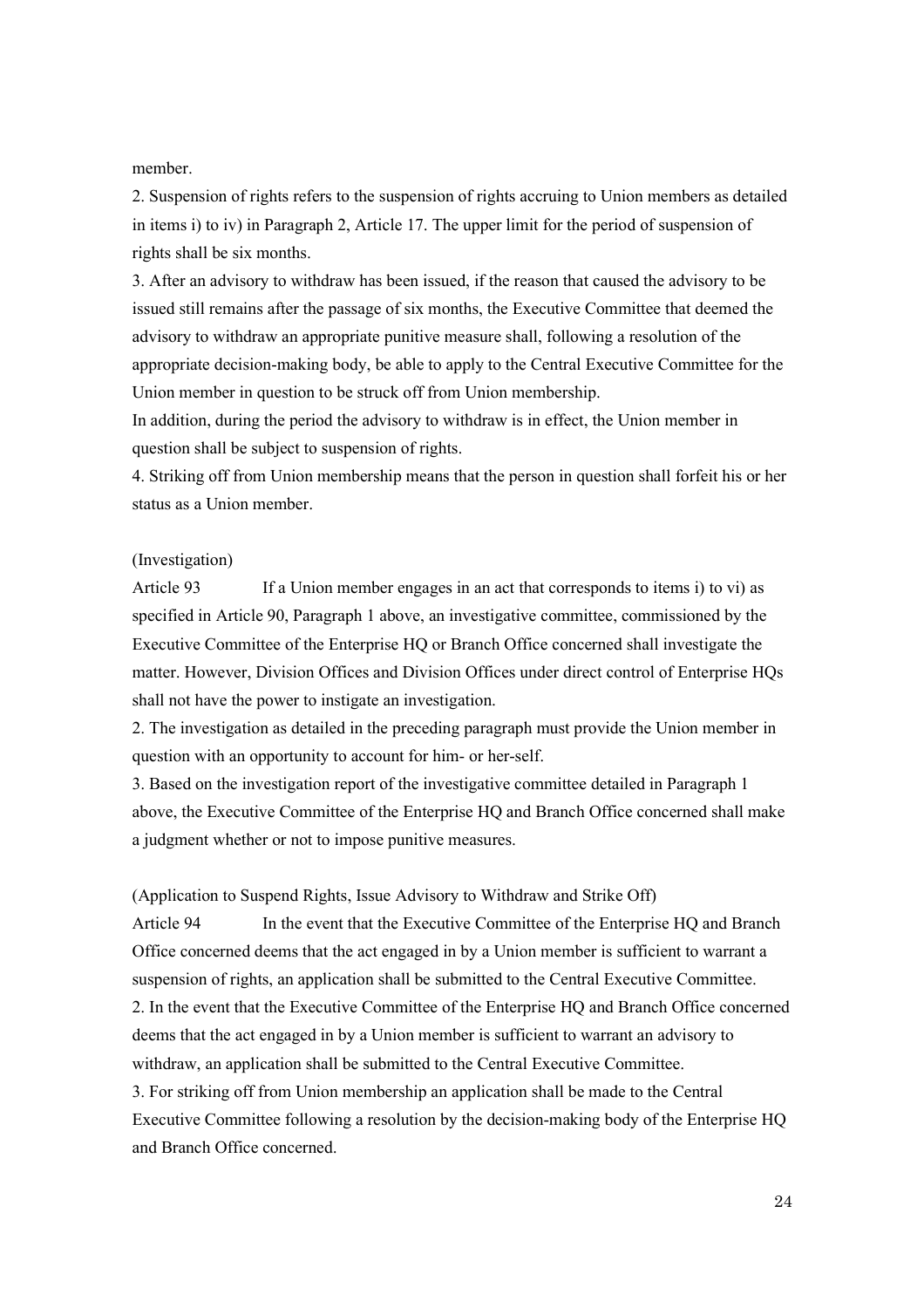#### (Entry into Force of Punitive Measures)

Article 95 A warning shall enter into force immediately upon a resolution being passed by the Executive Committee of the Enterprise HQ or the Branch Office.

2. Suspension of rights shall enter into force immediately upon a resolution being passed by the Central Executive Committee. However, the approval of the closest meeting of the decisionmaking body must be sought.

3. An advisory to withdraw shall enter into force immediately upon a resolution being passed by the Central Executive Committee. However, the approval of the closest meeting of the decisionmaking body must be sought.

4. Striking off from Union membership shall enter into force immediately upon a resolution being passed by the National Convention or Central Committee.

5. The Executive Committee of the organization imposing the punitive measure shall inform the Union member concerned of the resolution.

## (Emergency Measures)

Article 96 If the Executive Committee of the Enterprise HQ and Branch Office deems that the results of the investigation detailed in Article 92, Paragraph 1 show that there is reason for punitive measures and that it would be appropriate for striking off from Union membership to be imposed, with the approval of the Central Executive Committee it shall be possible for the Executive Committee of the Enterprise HQ and Branch Office to provisionally impose suspension of rights as an emergency measure.

2. An Executive Committee of an Enterprise HQ and Branch Office that has imposed emergency measures shall proceed promptly with procedures for punitive measures.

#### **Section 2 Appeal**

## (Appeal)

Article 97 A Union member who has been subjected to the punitive measures of warning, suspension of rights and advisory to withdraw, or for whom an application has been filed to have that Union member struck off from Union membership, the Union member in question shall be able to submit an appeal regarding the punitive measure to the Executive Committee that imposed the measure, or a superior Executive Committee. The appeal should be made within 30 days of the Union member receiving notification of the punitive measure. 2. The appeal described in the preceding paragraph may only be made on one occasion and there shall be no recourse to further appeal.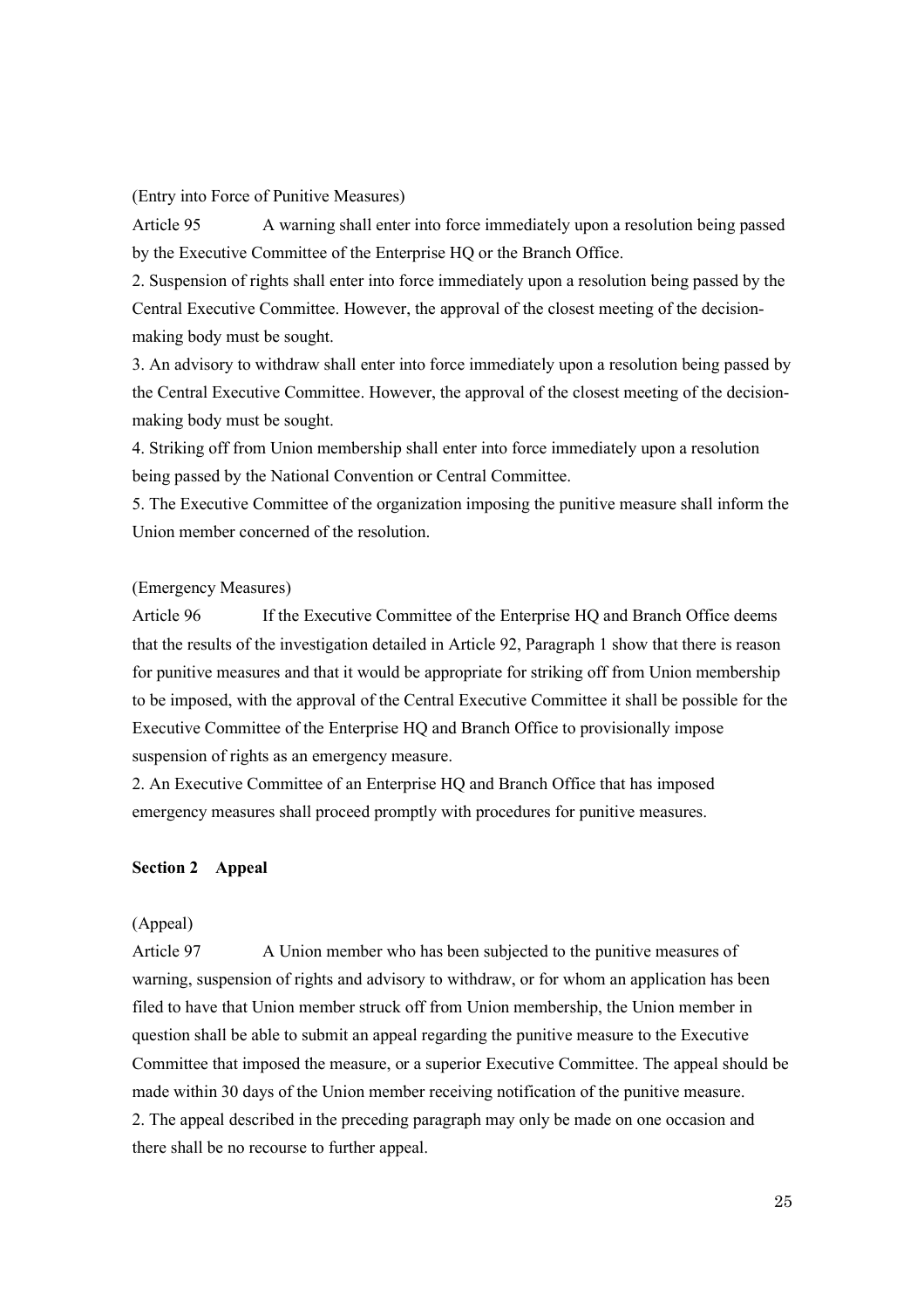3. The Executive Committee that receives the appeal application shall establish a Special Committee to deliberate the appeal and must notify the Union member of the results of the deliberations.

## (Explanation and Defense)

Article 98 The Special Committee that engages in deliberation of the appeal, must give the Union member who has submitted the appeal, or a representative(s) acting in defense on the member's behalf, to adequately explain and defend themselves.

2. A representative (or representatives) of the Union member who has submitted the appeal must also be a Union member and it shall be possible for up to two representatives to be selected.

## **Section 3 Cancellation**

#### (Cancellation of Punitive Measures)

Article 99 If the person who has been subjected to punitive measures (excluding an application to be struck off from Union membership) clearly shows remorse for his or her actions, and if it is deemed appropriate for the punitive measure to be cancelled, the Executive Committee concerned shall be able to apply to the Executive Committee organization that imposed the measure to have it cancelled.

2. In the event that it is resolved that the punitive measure shall be cancelled, this cancellation shall go into immediate effect.

## **Section 4 Punitive Measures for Officers and Staff**

(Punitive Measures for National HQ Officers, etc., and Staff)

Article 100 In the event that National HQ Officers, etc., and Staff infringe the provisions of Article 57 above, pursuant to a resolution of one-third or more of Central Committee members, a Control Committee shall be established to examine the infringement.

2. The Control Committee members shall be Central Committee members, with one member from each Enterprise HQ.

3. In the event that National HQ Officers, etc., and Staff infringe the provisions of Paragraphs 1 and 2 of Article 57, they shall be subjected to punitive measures as stipulated in the Service Rules and Regulations set forth in Paragraph 3 of the same Article.

(Punitive Measures for Enterprise HQ Officers, etc., and Staff)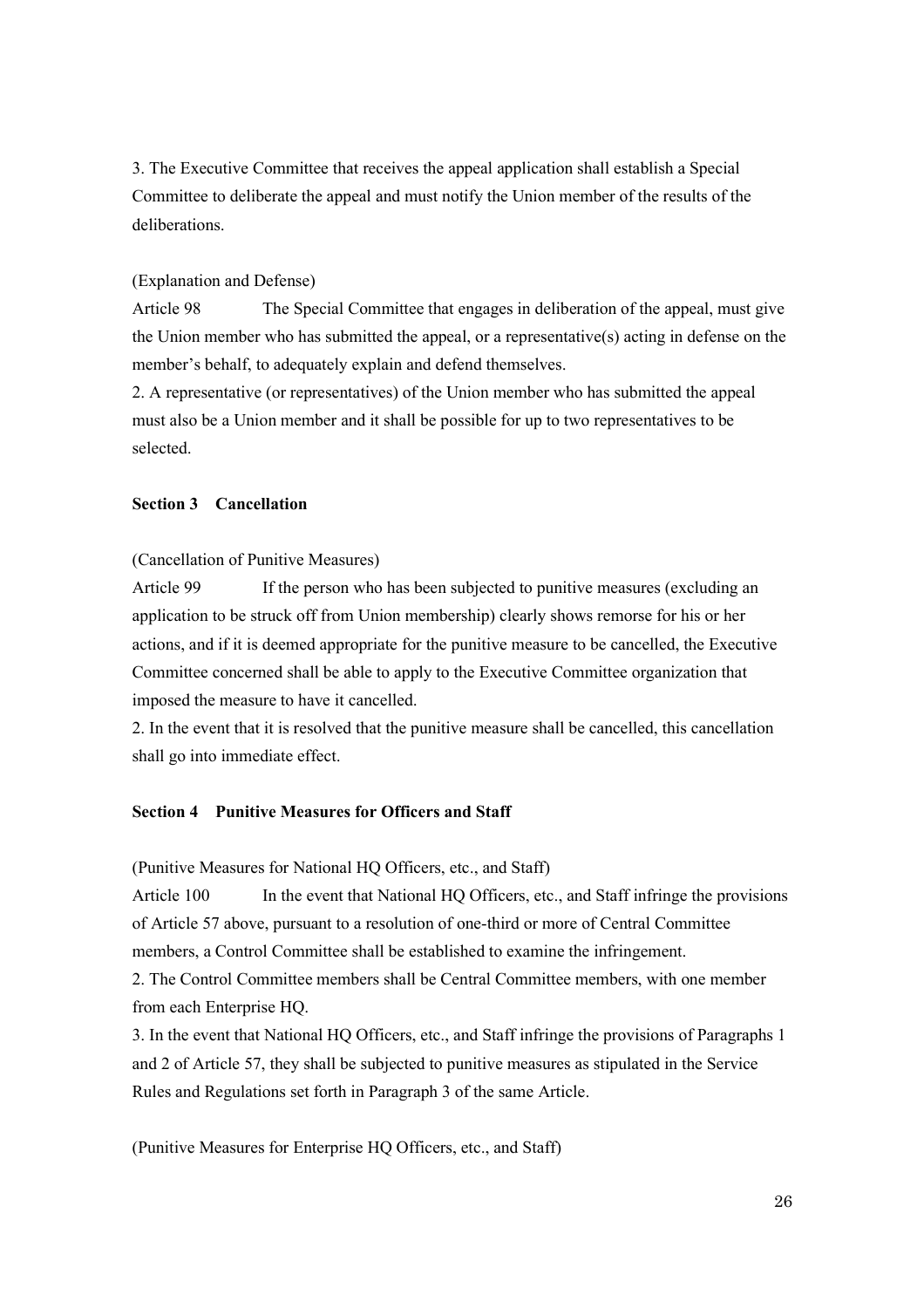Article 101 Matters relating to Enterprise HQ Officers and Staff as detailed in the preceding Article must be clearly set forth in the Enterprise HQ Organizational Management Rules and Regulations.

2. The handling of an Enterprise HQ Officer who has been subjected to a warning, shall correspond to Item ii) in Article 40 above.

## **Chapter 12 Other Matters**

## (Interpretation of the Constitution)

Article 102 If any questions arise concerning the interpretation of this Constitution, the judgment of the Central Executive Committee must be complied with.

2. The judgment made by the Central Executive Committee should be approved promptly ex post facto by the decision-making body.

#### **Supplementary Provisions**

(Management Rules and Regulations of Enterprise HQ Organizations) Article 1 Pursuant to Article 61, Paragraph 2 of the Constitution, the Enterprise HQ Organizational Management Rules and Regulations shall be governed by the criteria set forth in Attachment 1.

(Delegation of Approval for Enrolling in and Withdrawing From the Union)

Article 2 The procedures for approving the enrolling in and withdrawing from as set forth in Articles 13 and 14 of the Constitution can be delegated to the Executive Committees of Enterprise HQs and Branch Offices.

2. The Executive Committees of Enterprise HQs other than NWJ East and NWJ West and the Executive Committees of Branch Offices shall report each month to the Central Executive Committee concerning the number of Union members who have newly enrolled in or withdrawn from the Union together with the number of total membership.

(Handling of Officers, etc., due to Organizational Changes, etc.)

Article 3 In the event that the organization to which an Officer of Central Committee member is changed due to organizational integration, dismantlement or restructuring, that Officer or committee member shall continue in their position until an election is held by the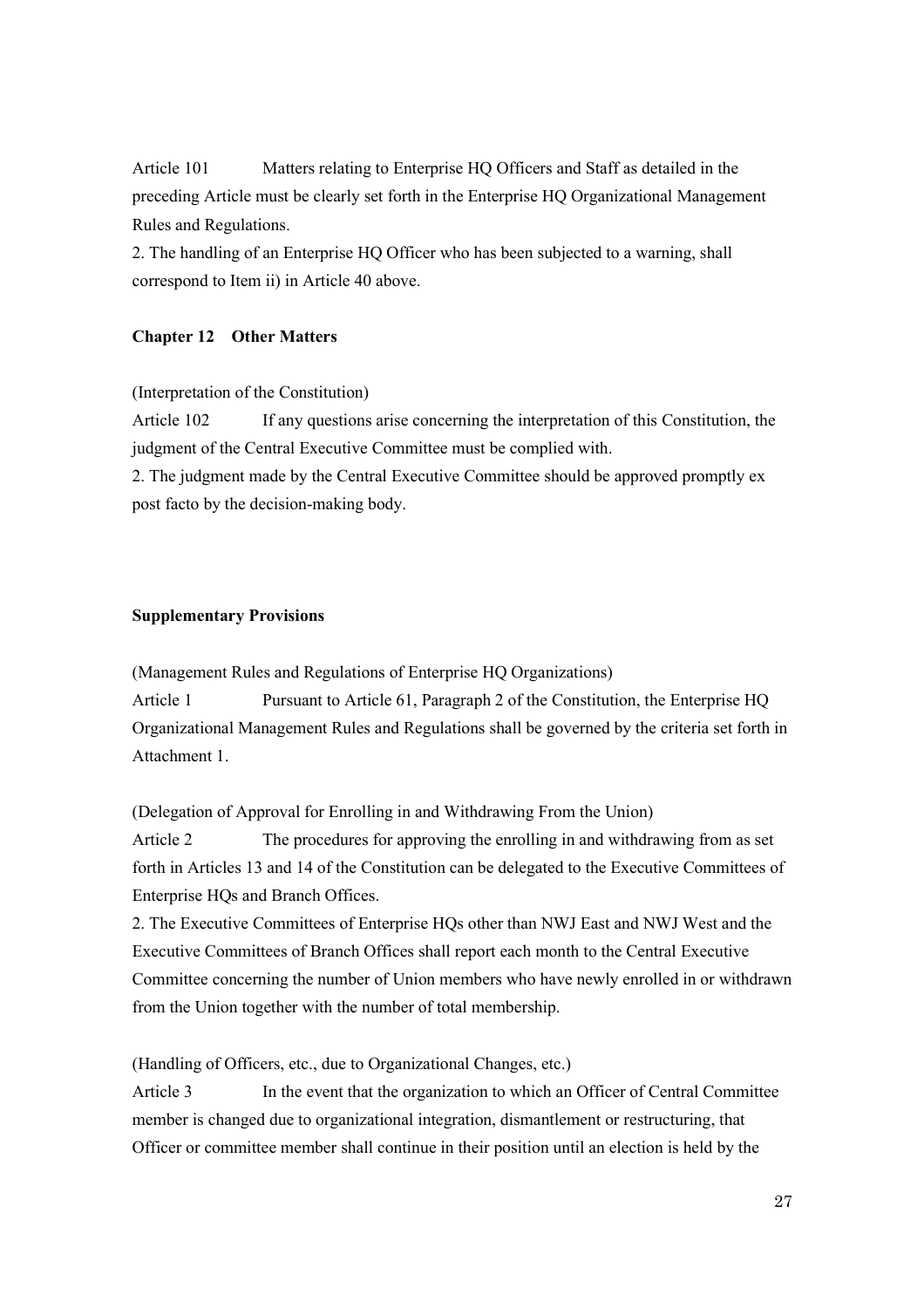newly formed organization to which they become affiliated. In addition, in the event that an Officer or committee member's affiliation changes due to reason of transfer, etc., an election shall be held promptly.

## (Procedures Relating to Dismissal/Termination of Employment, etc.)

Article 4 If a Union member is dismissed, suspended or compelled to take a leave of absence due to engagement in Union-related activities, the duties and placement location of that member shall be decided by the Executive President.

#### (Status of Persons Dismissed for Reasons Unrelated to Union Activities)

Article 5 Also in the event that a Union member is unilaterally dismissed or removed from his or her position for reasons unrelated to Union activities, during the period while the issue of the dismissal is being resolved by grievance bodies or collective bargaining bodies the Union member shall retain his or her status as a Union member. If the dismissal is submitted to a court of law for a ruling, the Union member may retain his or her status only with the approval of the Central Executive Committee.

#### (Transfer of Union Members)

Article 6 In the event that a Union member transfers from one Enterprise HQ organization to another, this shall be handled using a transfer notification of the Dentsu Kyosai Seikyo (Dentsu Mutual Aid Co-op Association).

#### (Access to Records)

Article 7 In the event that a Union member seeks to exercise their right as stipulated in Article 17, Paragraph 2, Item iv) of the Constitution, that member should submit an application in advance to the Executive Committee of the organization in question, which clearly stipulates the purpose for seeking access to records.

2. If the contents of the application detailed in the preceding paragraph are deemed to contravene the purpose of the Union, access to records may be controlled.

#### (Rights and Obligations of Special Union Members)

Article 8 Special Union members shall not have the rights detailed in Article 17, Paragraph 2, Item ii) of the Constitution.

2. Special Union members shall be exempt from the obligations detailed in Article 18, Item iii) of the Constitution.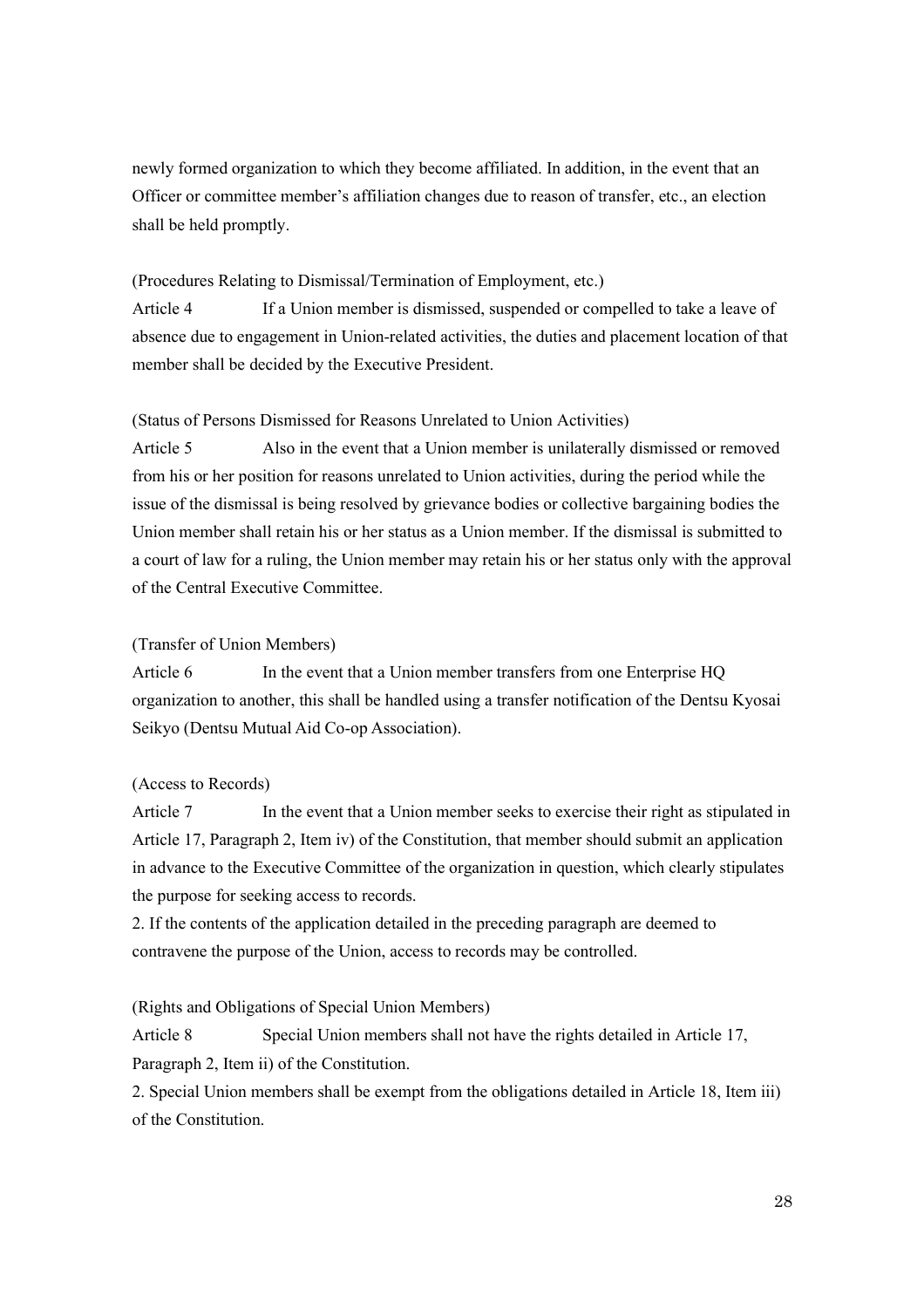(Exceptions to Rights and Obligations of Staff)

Article 9 Staff who are placed in Branch Offices and higher organizations shall be a Union member of the organization to which they are affiliated.

2. Rights and obligations of Staff who are Union members shall be government by the Constitution. However, with regard to Article 17, Paragraph 2, Item ii) of the Constitution, the following shall apply.

i) Staff shall not have the right to vote for or be voted for as a representative or Central Committee member.

ii) The right to stand for election and be elected as an officer shall be for bodies above the one to which the member is affiliated.

(Rights that Suspended due to Punitive Measures)

Article 10 The rights that shall be suspended in the event that a person is subject to a suspension of rights punitive measure shall be as stipulated in Article 92, Paragraph 2 of the Constitution. In specific terms, they are as follows.

i) Persons who are officers or committee members of any and all organizations shall forfeit that status.

ii) The right to use the name of the NWJ and any ranks and titles of the NWJ shall be suspended.

(If it is imperative that in a certain situation such names and titles need to be used, the approval of the Central Executive Committee shall be required.)

iii) Unless approved by the Central Executive Committee, the right to seek the application of the Rules and Regulations on Victim Assistance shall be suspended.

iv) The right to support and promote a specified candidate for election to the position of representative, committee member or officer of an Enterprise HQ organization, or to engage in acts to oppose the election of such a person, shall be suspended.

v) Other rights that the Enterprise HQ Executive Committee deems necessary to suspend in order to ensure the leadership and control of the organization, may be suspended with the approval of the Central Executive Committee.

(Contents of the Union Dues)

Article 11 Union Dues as stipulated in the Constitution refers to all items in Article 67, Paragraph 1, Items i) to iii) in the Constitution.

(Delegation of Authority to Approve Exemption of Payment of Union Dues and Procedures) Article 12 The right to approve the exemption of payment of Union dues as stipulated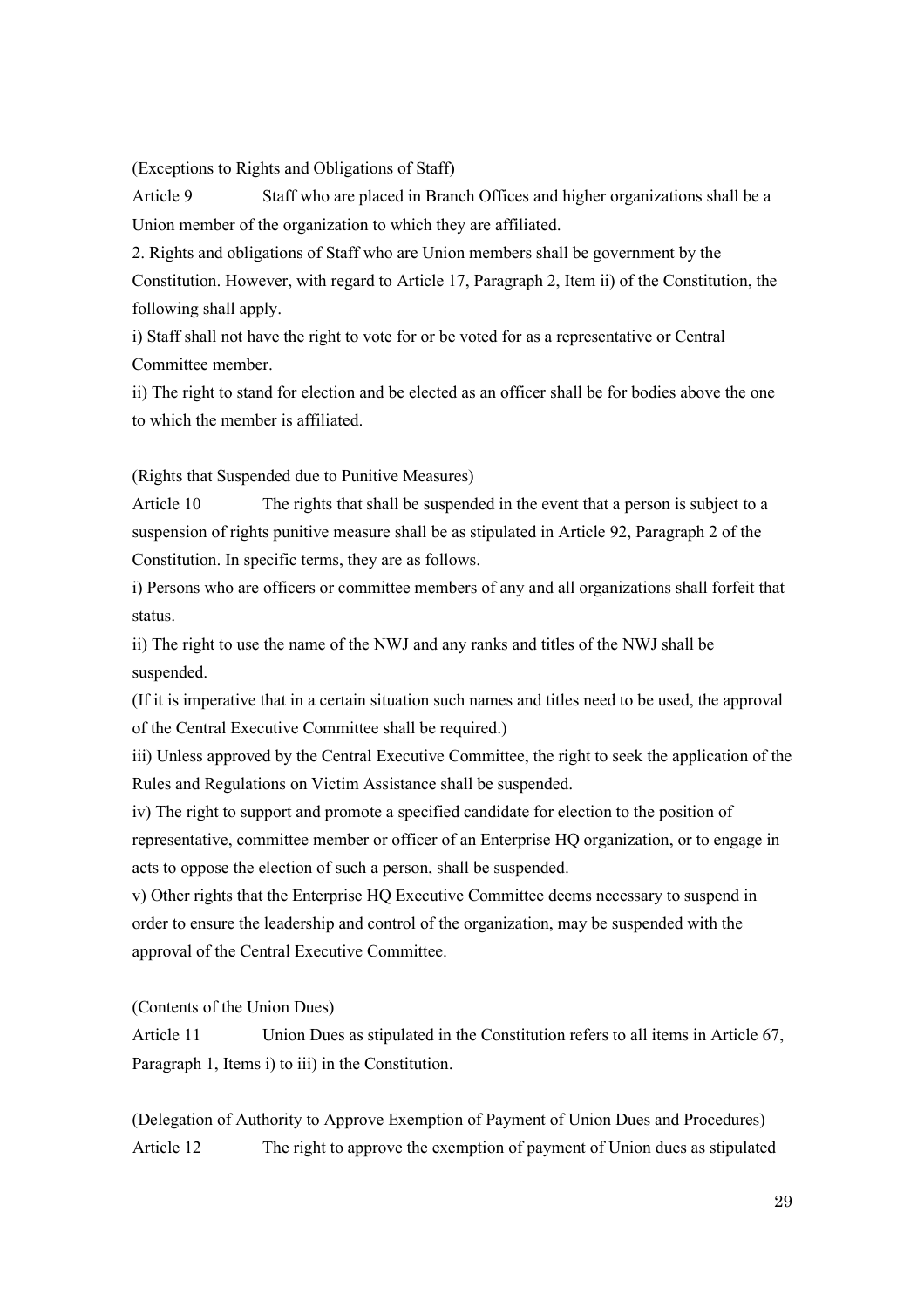in Article 70 of the Constitution shall be delegated to the Executive Committees of Enterprise HQs and Branch Offices.

2. Enterprise HQs and Branch Offices shall report each month to the Central Executive Committee concerning the number of members who have been approved for exemption of payment of Union dues.

(Exceptions to Exemption of Payment of Union Dues)

Article 13 In the case that persons who are absent from work due to sickness, or absent without pay do not receive a salary in the month in question for payment of Union dues, and also for non-regular workers who are Union members, whose employment contract has expired in the month in question, the aforementioned members shall be exempt from payment of all dues set forth in Article 67, Paragraph 1, Items i) and ii) of the Constitution.

(Reporting and Approval of Settlement of Accounts)

Article 14 The settlement of accounts shall be reported to the closest National Convention, and approval shall be sought.

(Specifications of the NWJ Flag)

Article 15 The NWJ Union Flag shall have the following specifications.

i) Style of the Flag

The letter "U" in white and the letter "N" in bright yellow shall be interwoven on the center of a fresh blue background, with the name of the Joho-Roren (ICTJ) written in white in the upper left corner, and the name of the relevant NWJ organization right in white in the lower half of the flag.

ii) Size of the Flag

The flag shall be of a ratio of 100 (vertical) to 150 (horizontal).

(Special Representatives and Special Central Committee Members)

Article 16 The Special Convention representatives (Special Central Committee members) detailed in Article 19, Paragraph 3, Item ii) of the Constitution shall be the three senior positions of the Retired Group Central Committee.

(Election of Special Executive Committee Members)

Article 17 It shall be possible to dispatch members to other bodies and organizations, and also to place Special Executive Committee members for the purpose of promoting human resource development within the Union.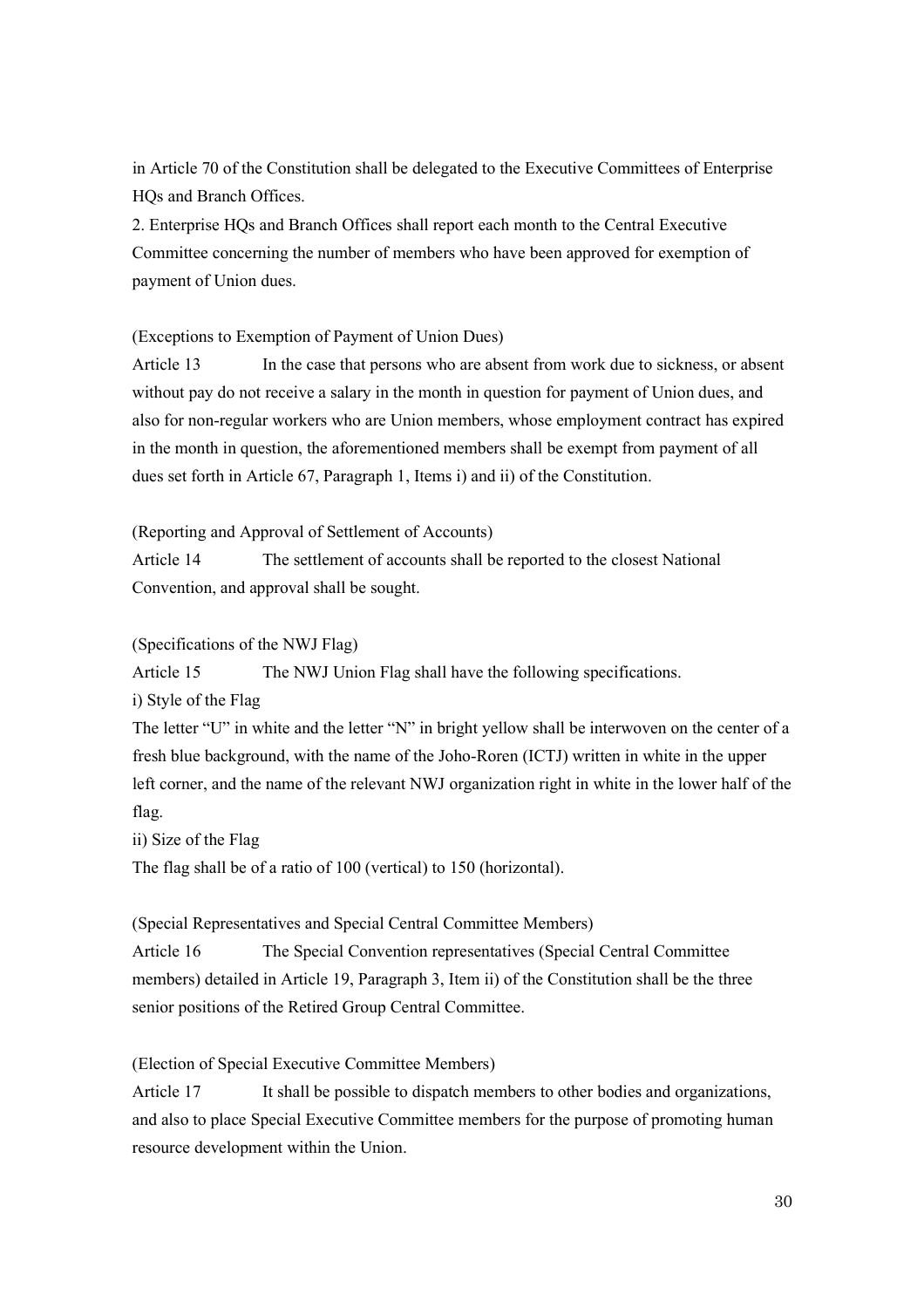2. The selection of officers shall be decided through discussion in the Central Executive Committee.

(Use of the Name *Zendentsu*)

Article 18 The name *Zendentsu* shall be able to be used for the interim, and the Union shall possess usage rights.

## **Appendix 1-1**

(Names, Locations and Areas of Jurisdiction of Enterprise HQs)

| (Name)             | (Location) | (Areas of Jurisdiction)      |
|--------------------|------------|------------------------------|
| <b>NWJ East HQ</b> | Tokyo      | NTT East and affiliated      |
|                    |            | group companies.             |
|                    |            | This shall be all corporate  |
|                    |            | bodies concerned located in  |
|                    |            | the following prefectures:   |
|                    |            | Hokkaido, Aomori, Akita,     |
|                    |            | Iwate, Miyagi, Yamagata,     |
|                    |            | Fukushima, Ibaraki, Tochigi, |
|                    |            | Saitama, Gunma, Yamanashi,   |
|                    |            | Kanagawa, Chiba, Tokyo,      |
|                    |            | Nagano, and Niigata.         |
| NWJ West HQ        | Osaka      | NTT West and affiliated      |
|                    |            | group companies.             |
|                    |            | This shall be all corporate  |
|                    |            | bodies concerned located in  |
|                    |            | the following prefectures:   |
|                    |            | Toyama, Ishikawa, Fukui,     |
|                    |            | Shizuoka, Aichi, Gifu, Mie,  |
|                    |            | Osaka, Kyoto, Shiga, Nara,   |
|                    |            | Wakayama, Hyogo,             |
|                    |            | Okayama, Hiroshima,          |
|                    |            | Yamaguchi, Tottori,          |
|                    |            | Shimane, Ehime, Kagawa,      |
|                    |            | Kochi, Tokushima, Fukuoka,   |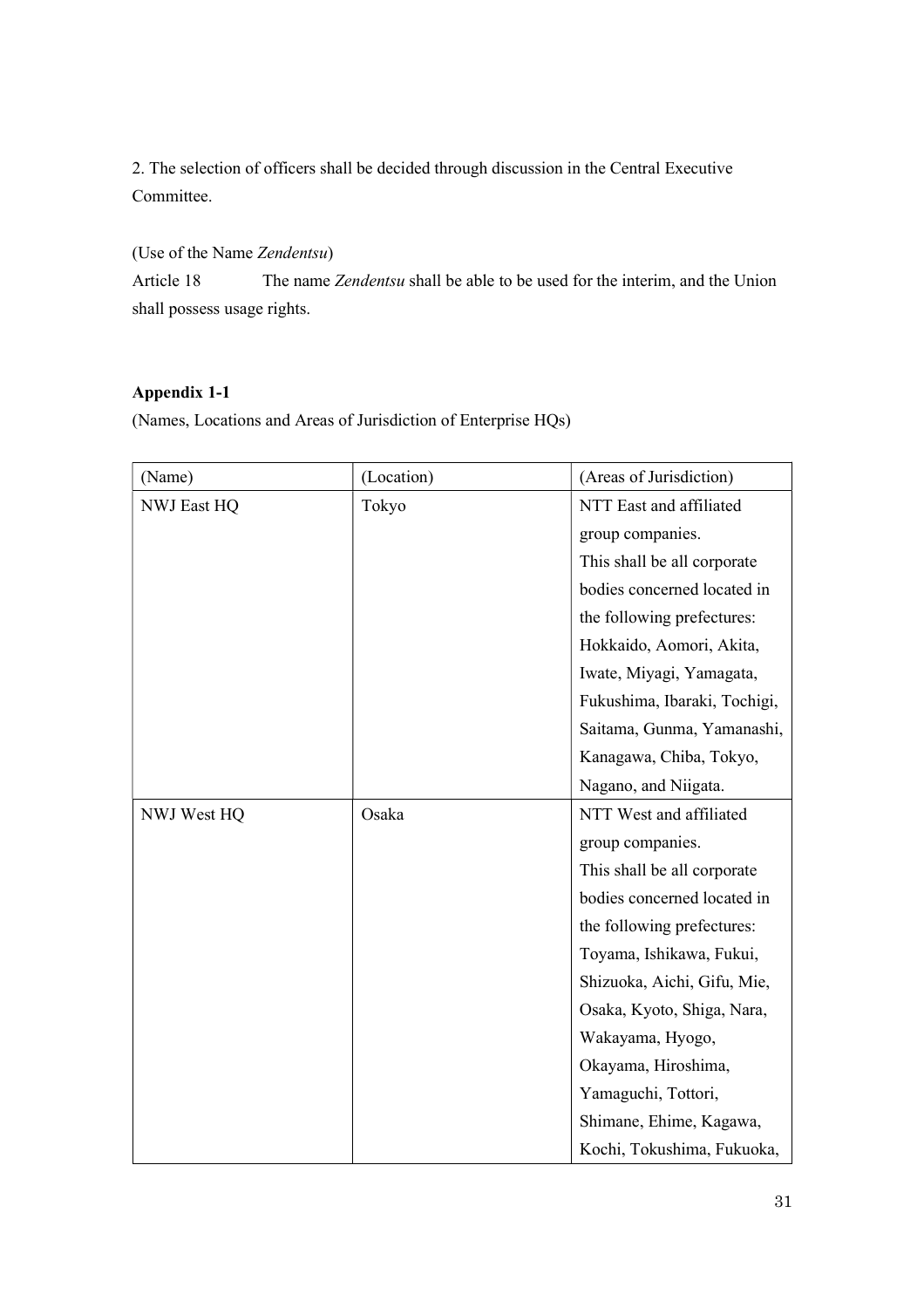|                       |       | Saga, Nagasaki, Oita,            |
|-----------------------|-------|----------------------------------|
|                       |       | Kumamoto, Miyazaki,              |
|                       |       | Kagoshima, and Okinawa.          |
| NWJ Communications HQ | Tokyo | The place of business of NTT     |
|                       |       | Communications Corporation       |
|                       |       | and affiliated group             |
|                       |       | companies.                       |
| NWJ Data HQ           | Tokyo | The place of business of NTT     |
|                       |       | DATA Corporation and             |
|                       |       | affiliated group companies.      |
| NWJ Docomo HQ         | Tokyo | NTT DOCOMO, INC., and            |
|                       |       | affiliated group companies.      |
| NWJ, NTT Holding      | Tokyo | The place of business of         |
| Company Group HQ      |       | NIPPON TELEGRAPH                 |
|                       |       | AND TELEPHONE                    |
|                       |       | CORPORATIO, NTT                  |
|                       |       | Comware Corporation, NTT         |
|                       |       | Facilities, Inc., and affiliated |
|                       |       | group companies and The          |
|                       |       | Japana Telecommunication         |
|                       |       | Welfare Association.             |

## **Appendix 1-2**

(Branch Office Units)

1. NWJ East HQ

| (Name)                   | (Location) | (Areas of Jurisdiction, etc.) |  |
|--------------------------|------------|-------------------------------|--|
| NWJ Hokkaido Branch      | Hokkaido   | Hokkaido                      |  |
| NWJ Tohoku Branch        | Miyagi     | Miyagi, Aomori, Akita,        |  |
|                          |            | Iwate, Yamagata, Fukushima    |  |
| NWJ North Kanto Shinetsu | Saitama    | Saitama, Tochigi, Gunma       |  |
| Branch                   |            | Nagano, Niigata               |  |
| NWJ South Kanto Branch   | Chiba      | Chiba, Ibaraki, Kanagawa      |  |
| NWJ Tokyo Branch         | Tokyo      | Tokyo, Yamanashi, NTT-ME      |  |
| NWJ East HQ Branch       | Tokyo      | NTT East and affiliated       |  |
|                          |            | group companies               |  |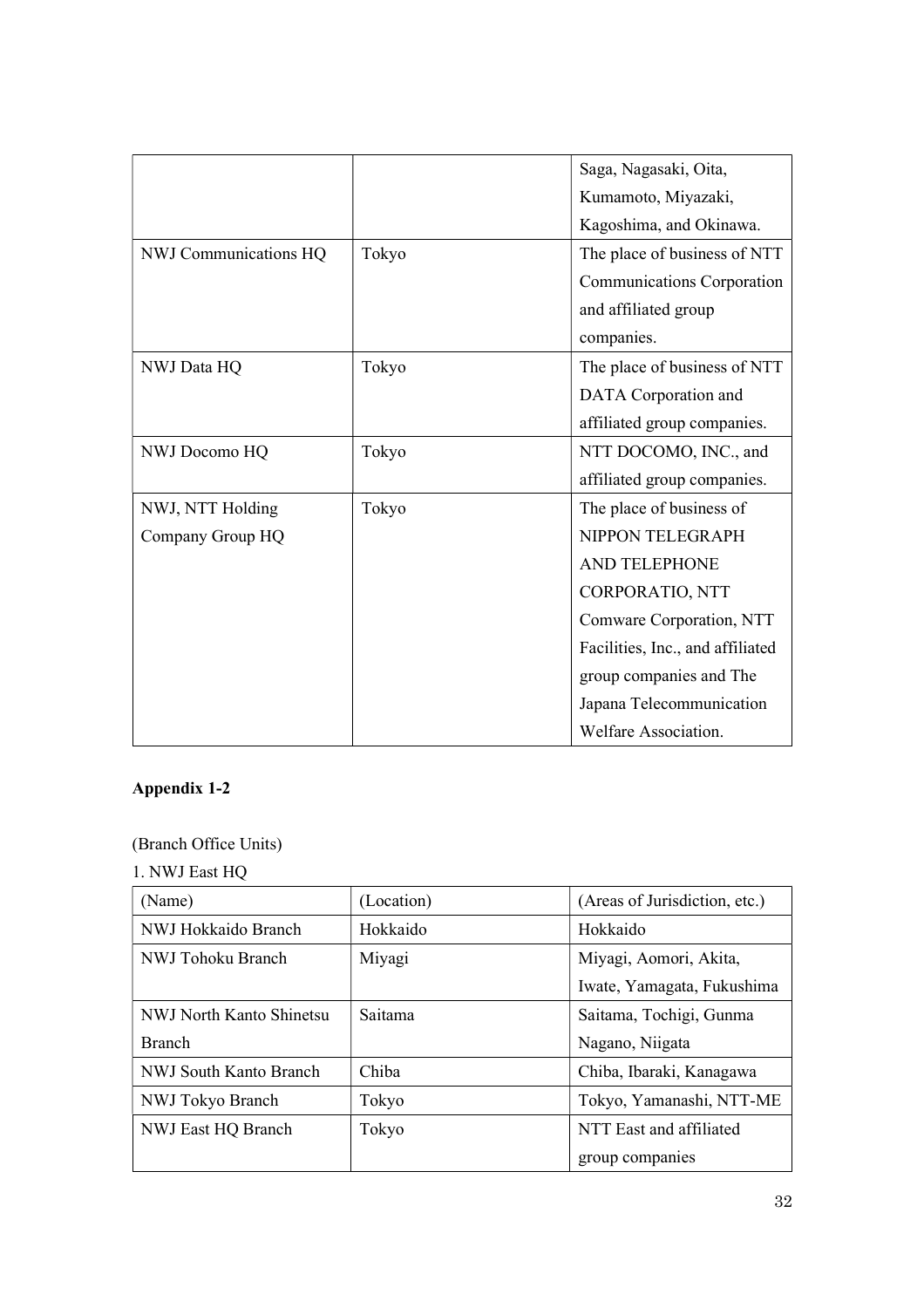#### 2. NWJ West HQ

| (Name)              | (Location) | (Areas of Jurisdiction, etc.) |
|---------------------|------------|-------------------------------|
| NWJ Hokuriku Branch | Ishikawa   | Ishikawa, Toyama, Fukui       |
| NWJ Tokai Branch    | Aichi      | Aichi, Shizuoka, Gifu, Mie    |
| NWJ Kansai Branch   | Osaka      | Osaka, Wakayama, Kyoto,       |
|                     |            | Shiga, Nara, Hyogo            |
| NWJ Chugoku Branch  | Hiroshima  | Hiroshima, Okayama,           |
|                     |            | Yamaguchi, Tottori, Shimane   |
| NWJ Shikoku Branch  | Ehime      | Ehime, Kagawa, Kochi,         |
|                     |            | Tokushima                     |
| NWJ Kyushu Branch   | Fukuoka    | Fukuoka, Saga, Nagasaki,      |
|                     |            | Kumamoto, Oita, Miyazaki,     |
|                     |            | Kagoshima, Okinawa            |
| NWJ West HQ Branch  | Osaka      | NTT West and affiliated       |
|                     |            | group companies               |

## **Appendix 2**

(Placement of Officers)

i) Criteria for placement of full-time officers.

1. Full-time officers shall be placed according to post and related duties, etc.

2. The specific posts and duties, etc., as well as placement quotas, shall be as follows.

(1) National HQ Officer 15 persons

(2) Three senior Enterprise HQ positions 2 persons each

(3) Executive Committee members at Enterprise HQs 2 persons each

(4) Branch Offices

① President and Secretary General 1 person each

② Vice President and Branch Manager in each prefectural area, except for areas

where a Branch Office is located. 1 person

(5) Tokyo NWJ Group Liaison Council Secretary General (Vice President of Tokyo Branch Office) 1 person

(6) Other placements where deemed necessary.

ii) Quotas for placement of tenured officers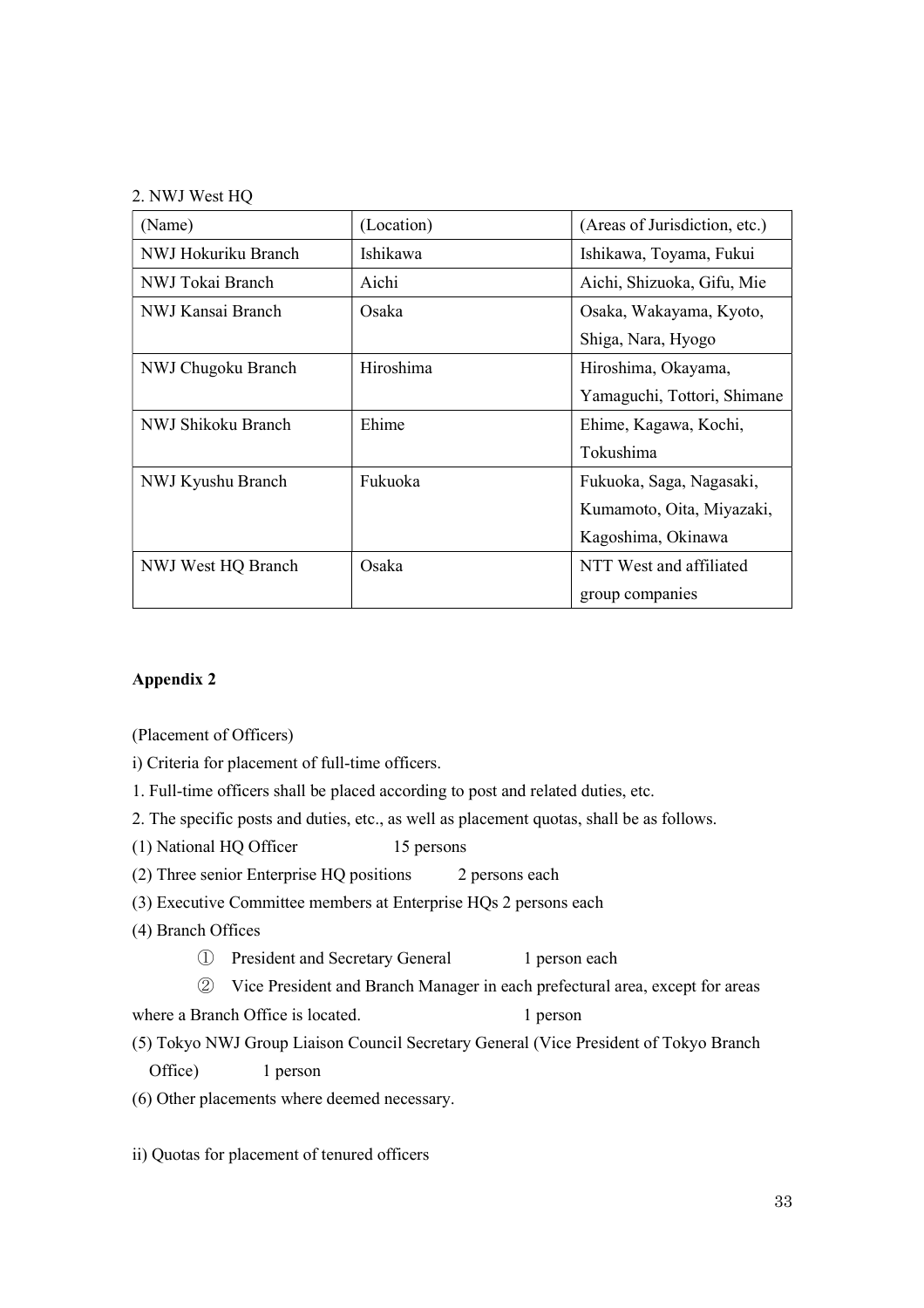1. The quotas for placement of tenured officers at Enterprise HQs and Branch Offices shall be as follows.

| (1) NWJ East HQ                       | 9 persons   |
|---------------------------------------|-------------|
| (2) NWJ West HQ                       | 9 persons   |
| (3) NWJ Communications HQ             | 12 persons  |
| (4) NWJ Data HQ                       | 12 persons  |
| (5) NWJ Docomo HQ                     | 12 persons  |
| (6) NWJ, NTT Holding Company Group HQ | 12 persons  |
| (7) Branch Office under NWJ East HQ   | 93 persons  |
| (8) Branch Office under NWJ West HQ   | 131 persons |

The placement quotas for the Branch Offices shall be entrusted to NWJ East HQ and NWJ West HQ.

iii) Revision of quotas

The revision of officer quotas shall be done after discussion in decision-making bodies.

### **Appendix 3**

(Selection Criteria for National Convention Representatives)

1. The basic quota for representatives from each Enterprise HQ (excluding NWJ East and West) shall be four persons, with an extra representative added for each 1,000 organization members at the Enterprise HQ in question. If the number of members is less than 1,000 but 501 or more persons, then an extra representative may be added.

2. In the case of NWJ East and NWJ West Enterprise HQs, the basic quota shall be based on Branch Office units, with the number corresponding to the prefectural areas (prefectural unit). For Branch Offices that do not have any prefectural areas, the basic quota shall be one representative. In addition, an extra representative shall be added for each 2,000 organization members. If the number of members is less than 2,000 but 1,001 or more persons, then one extra representative may be added.

3. In addition, an additional framework for four members each from NWJ East and NWJ West Enterprise HQs shall be established, and NWJ East and NWJ West Enterprise HQs shall allocate these seats to Branch Offices.

### **Appendix 4**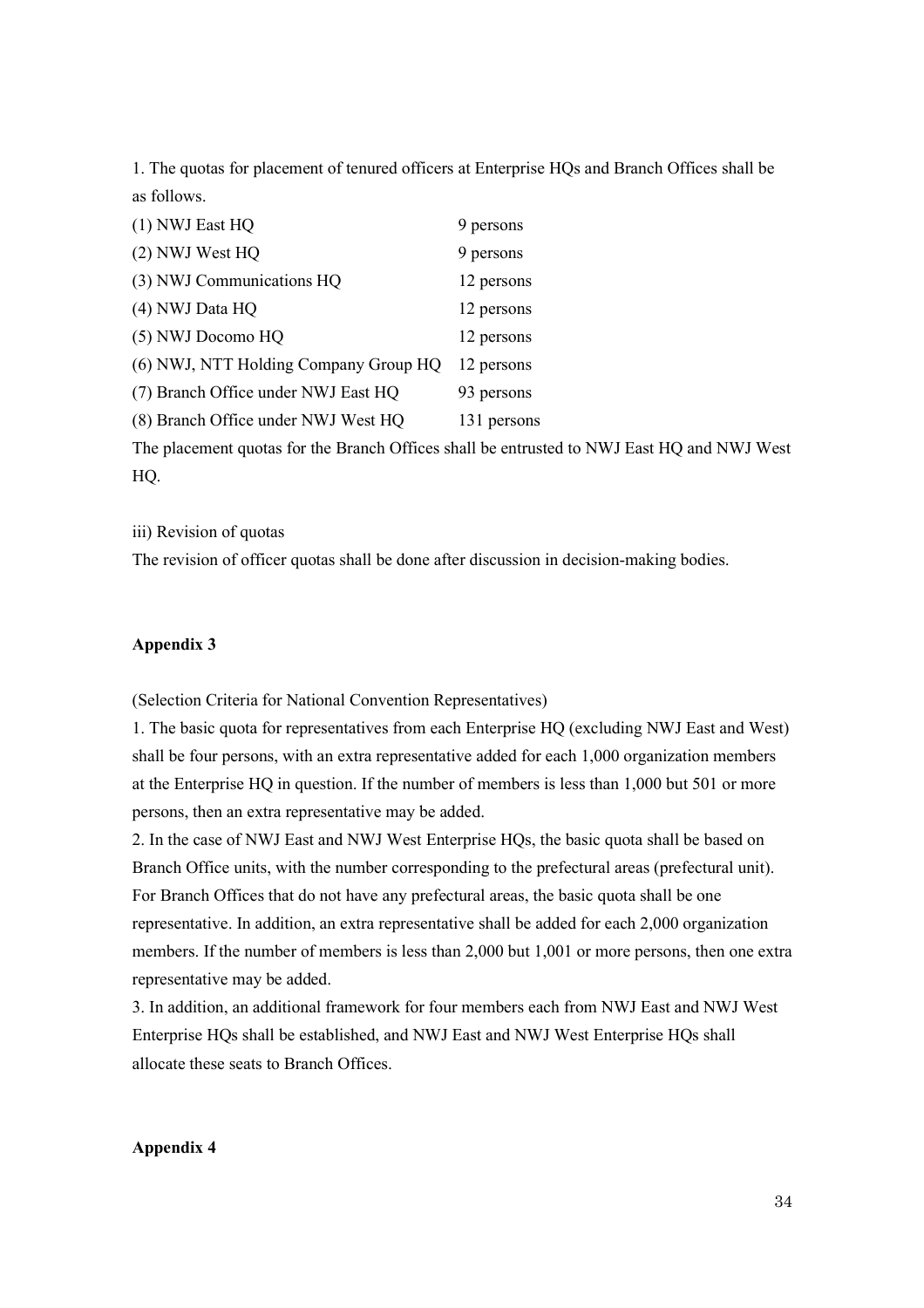(Selection Criteria for Central Committee Members)

1. The basic quota for representatives from each Enterprise HQ (excluding NWJ East and West) shall be two persons, with an extra representative added for each 2,000 organization members at the Enterprise HQ in question. If the number of members is less than 2,000 but 1,001 or more persons, then an extra representative may be added.

2. In the case of NWJ East and NWJ West Enterprise HQs, the basic quota shall be based on Branch Office units, with the number corresponding to the prefectural areas (prefectural unit). For Branch Offices that do not have any prefectural areas, the basic quota shall be one representative. In addition, an extra representative shall be added for each 4,000 organization members. If the number of members is less than 4,000 but 2,001 or more persons, then one extra representative may be added. However, for Branch Offices with less than 2,000 organization members, one extra member may be added.

3. In addition, an additional framework for two members each from NWJ East and NWJ West Enterprise HQs shall be established, and NWJ East and NWJ West Enterprise HQs shall allocate these seats to Branch Offices.

## **Appendix 5**

(Enrollment Form)

To the Executive President, Central Executive Committee, NWJ:

#### **Enrollment Form**

I, hereby enroll in the All NTT Workers Union of Japan on this date, (day) (month) (year). I will join my friends in working to advance the development of the Union.

> Date: Address: (Home telephone number) (Date of birth) (Gender) (Blood type)